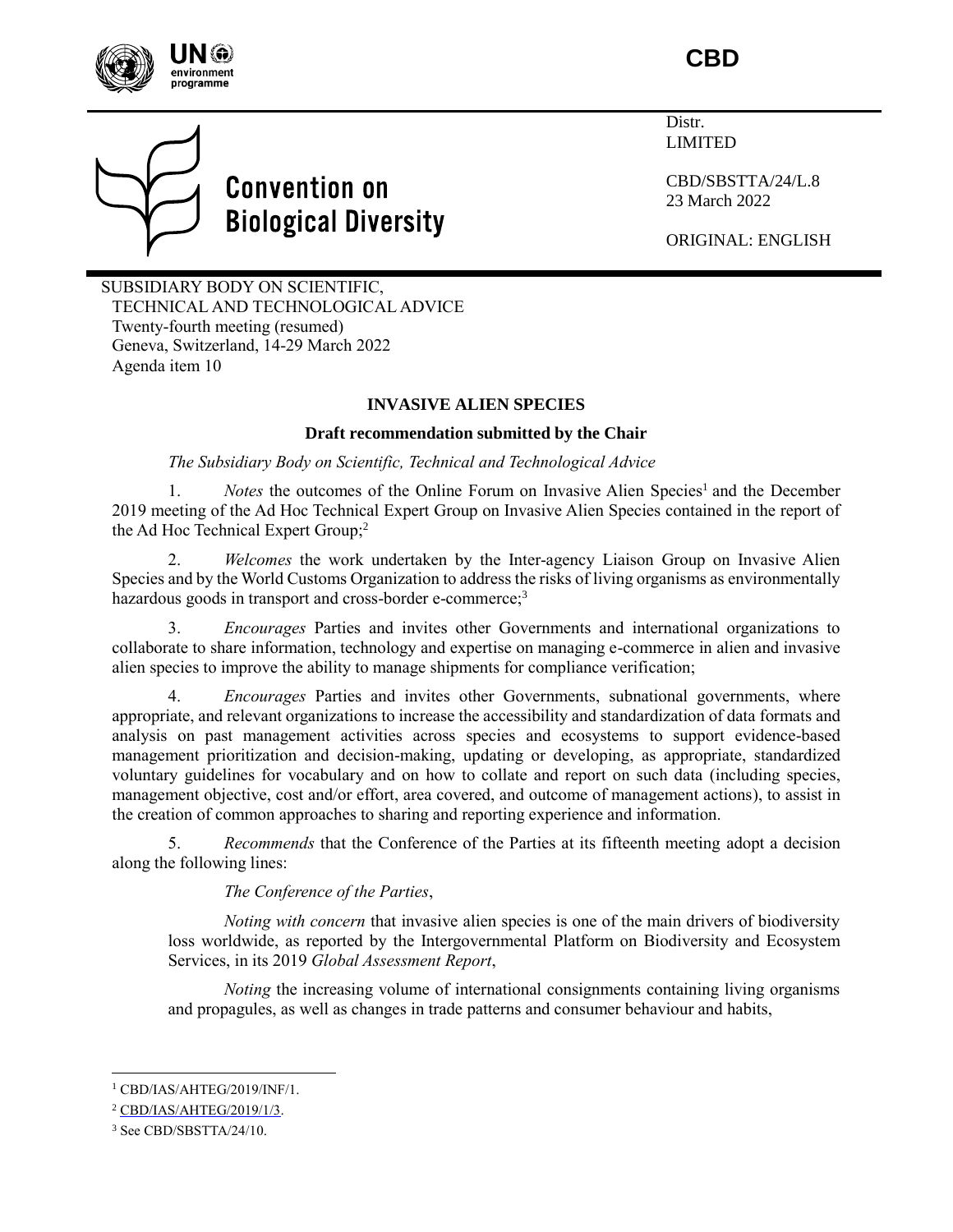*Recognizing* that anthropogenic changes in the environment, including climate change, land- and sea-use change, overexploitation and pollution, add further complexity and increased risk of biological invasions and consequent threats to biodiversity,

*Emphasizing* the need for increased collaboration among Parties, other Governments, subnational governments, where appropriate, indigenous peoples and local communities, relevant organizations and all relevant sectors, including business,

*Recalling* decisions XII/16, XIII/13 and 14/11, and *recognizing* that voluntary guidance in relation to invasive alien species and trade in live organisms may also apply to e-commerce,

1. Takes note of the outcomes of the Online Forum on Invasive Alien Species<sup>4</sup> and the meeting of the Ad Hoc Technical Expert Group on Invasive Alien Species including: 5

(a) Methods for cost-benefit and cost-effectiveness analysis which best apply to the management of invasive alien species, and risk analysis on the potential consequences of the introduction of invasive alien species on social, economic and cultural values;

(b) Methods, tools and measures for the identification and minimization of additional risks associated with cross-border e-commerce in live organisms and the impacts thereof;

(c) Methods, tools and strategies for the management of invasive alien species as it relates to prevention of potential risks arising from climate change and associated natural disasters and land-use changes;

(d) Use of existing databases on invasive alien species and their impacts, to support risk communication;

(e) Additional advice and guidance on invasive alien species management.

2. *Requests* the Executive Secretary to organize a peer-review process to solicit advice, pursuant to decision 14/11, on annexes I to VI below, taking into account the earlier decisions of the Conference of the Parties, [multilaterally agreed rules and specific circumstances in different regions,] to convene a moderated open-ended online forum on the results of the peerreview process and to make the outcomes available for consideration by the Subsidiary Body on Scientific, Technical and Technological Advice, with a view to making recommendations to the Conference of the Parties at its sixteenth meeting;

[3. *Invites* Parties, other Governments and relevant organizations to more explicitly include diverse social and cultural values of biodiversity across communities at the national and/or subnational levels, including those of indigenous peoples and local communities, women, youth and the elderly, [noting the assessment of the Intergovernmental Science-Policy Platform on Biodiversity and Ecosystem Services regarding the diverse conceptualization of multiple values of nature and its benefits, including biodiversity and ecosystem functions and services,<sup>6</sup>] and in accordance with the rights and obligations derived from relevant multilateral agreements, when assessing the costs, benefits and prioritization of management of invasive alien species, and to build on existing processes, and international and national best practices for engagement of relevant actors, in order to feed effectively into multi-criteria decision-making processes based on scientific evidence and risk assessments;]

4. *Welcomes* the inclusion of invasive alien species by the World Customs Organization in the Technical Specifications under its Framework of Standards on Cross-border E-Commerce;

l

<sup>4</sup> CBD/IAS/AHTEG/2019/INF/1.

<sup>5</sup> CBD/IAS/AHTEG/2019/1/3.

<sup>&</sup>lt;sup>6</sup> Expected to be published in July 2022.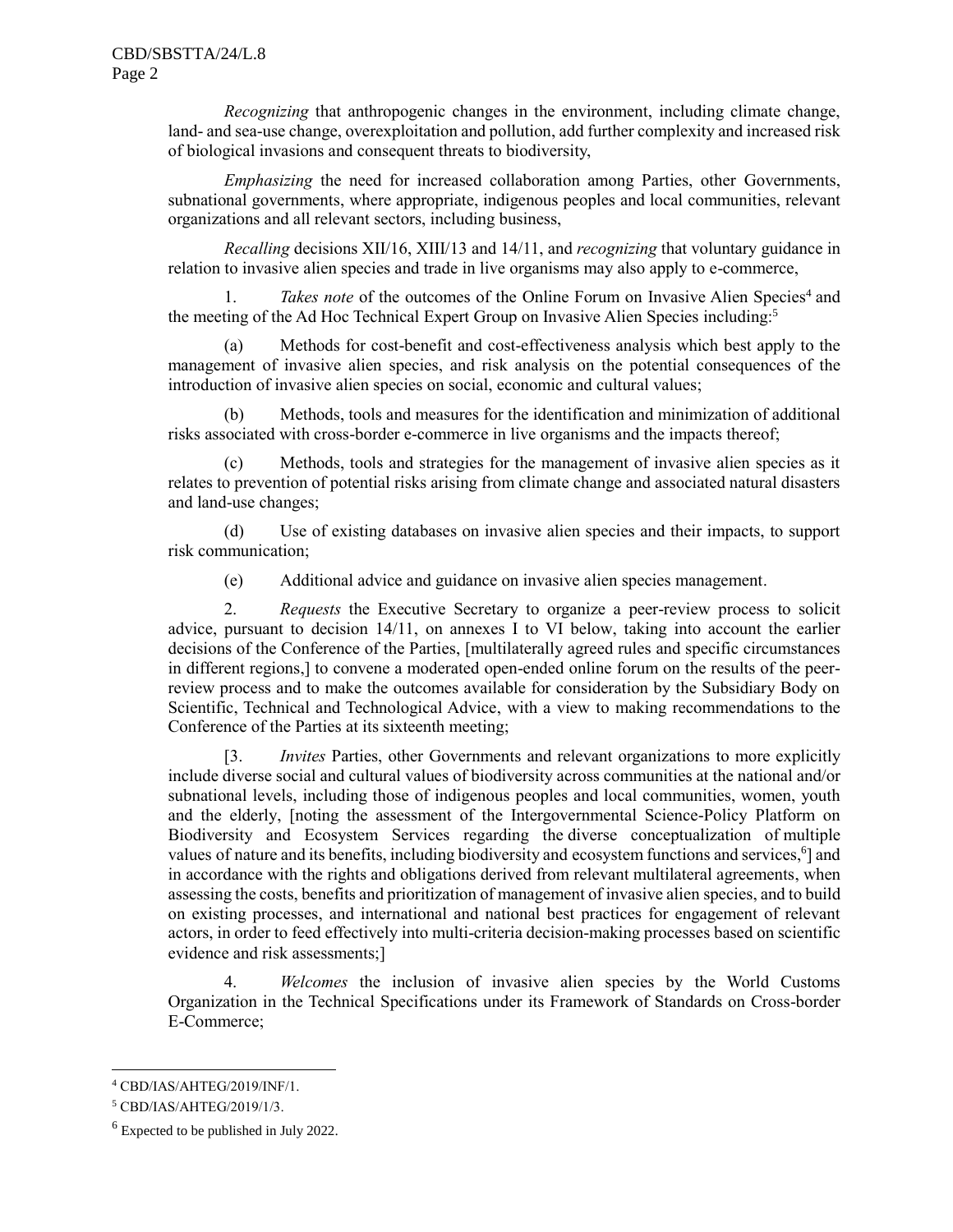5. *Encourages* Parties and *invites* other Governments and relevant organizations to develop national, regional or international open access portals or other websites directed to the general public, to raise cooperation, awareness and understanding of the threats of invasive alien species to biodiversity and ecosystems, and offering practical help for identification and management of invasive alien species, as well as to enlist the help of the public in reporting occurrences, and in controlling and managing invasive alien species;

[6. *Reaffirms* that, when considering methods, such as engineered gene drives, to manage invasive alien species, the precautionary approach described in the preamble of the Convention and the Cartagena Protocol should be applied, recalling paragraph 11 of decision 14/19;]

7. *[Urges]/[Encourages]* Parties and other Governments to foster monitoring of the effects of large-scale [changes of pathways and] releases of alien translocated or captively raised populations of, for example, fish, trees and game species, on the genetic diversity of local native populations and their long-term ability to adapt to a changing environment, to take adequate actions to address any detrimental effects on native populations, and to share knowledge and best practices with other Parties, as appropriate;

8. *Invites* the Secretariat of the United Nations Economic and Social Council, the World Customs Organization, the International Plant Protection Convention, the World Organisation for Animal Health, the World Health Organization, the Food and Agriculture Organization of the United Nations and its Codex Alimentarius, the Secretariat of the Convention on International Trade in Endangered Species of Wild Fauna and Flora, and the Invasive Species Specialist Group of the International Union for Conservation of Nature, within the scope of their respective mandates, to support the national implementation of the post-2020 global biodiversity framework with regard to targets and actions related to invasive alien species, including their monitoring and reporting;

9. *Notes* that the Economic and Social Council's Sub-Committee of Experts on the Transport of Dangerous Goods will consider including environmentally hazardous living organisms in chapter 2.9, class 9, of the United Nations *Recommendations on the Transport of Dangerous Goods - Model Regulations*, 7 at its upcoming session, taking into account the risk of unintentional introduction of invasive alien species, including pathogens, in collaboration with the Inter-agency Liaison Group on Invasive Alien Species and other experts;

10. *[Welcomes]/[Takes note* of*]* the ongoing work of the Convention on the Conservation of European Wildlife and Natural Habitats (the Bern Convention) <sup>8</sup> on the subject of emerging infectious diseases caused by alien pathogens and parasites, as well as invasive alien species that may act as vectors or hosts of pathogens and parasites,<sup>9</sup> in view of the growing threat that this presents to biodiversity, and *invites* Parties, other Governments and organizations to submit information to the Executive Secretary on experiences and relevant initiatives of horizon scanning, monitoring and managing emerging infectious diseases affecting biodiversity [and, especially, the health of wild animals and plants, caused by alien pathogens or parasites and invasive alien species acting as vectors or hosts for pathogens or parasites];

[11. *[Welcomes]/[Takes note* of*]* the ongoing work of the Intergovernmental Science-Policy Platform on Biodiversity and Ecosystem Services on the thematic assessment of invasive alien species and their control, expected to be published in May 2023;]

[12. *Invites* the Invasive Species Specialist Group of the International Union for Conservation of Nature to undertake assessments on the magnitude of the negative impacts from

l

<sup>7</sup> United Nations publication, Sales No. E.19.VIII.1.

<sup>8</sup> United Nations, *Treaty Series*, vol. 1284, No. 21159.

<sup>9</sup> See, for example, T-PVS/Inf(2019)18.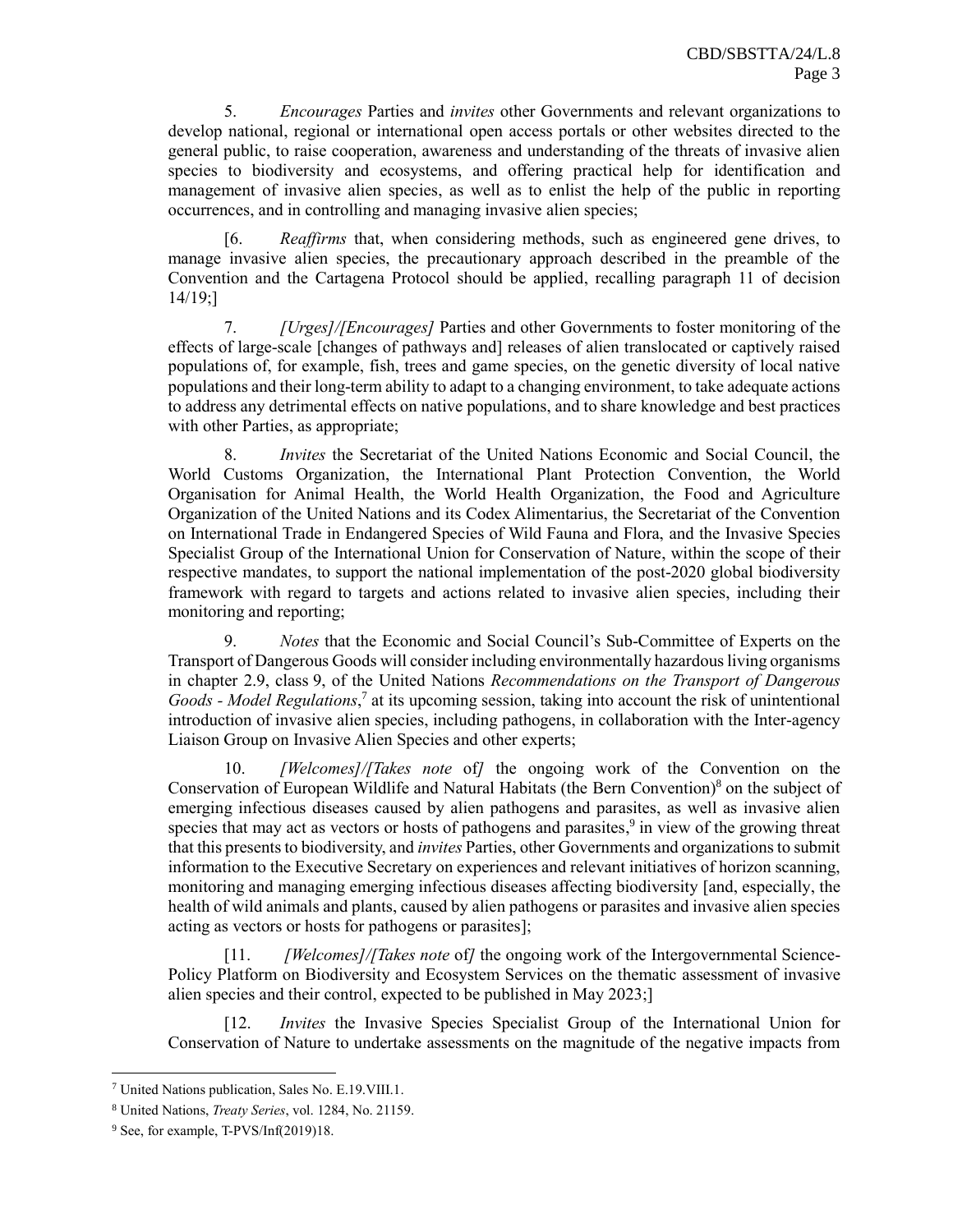alien pathogens or parasites and invasive alien species that may transmit pathogens or parasites that may affect biodiversity and make the information available through the Global Invasive Species Database of the International Union for Conservation of Nature;]

13. *Requests* the Executive Secretary, [in consultation with the Bureau of the Subsidiary Body on Scientific, Technical and Technological Advice,] subject to the availability of resources:

[(a) To prepare a proposal to the Economic and Social Council's Sub-Committee of Experts on the Transport of Dangerous Goods on a globally harmonized labelling system for consignments of environmentally hazardous living organisms or propagules, consistent and in harmony with international agreements and in consultation with the Inter-agency Liaison Group on Invasive Alien Species and the Secretariat of the Sub-Committee, for consideration by the Subsidiary Body on Scientific, Technical and Technological Advice prior to the sixteenth meeting of the Conference of the Parties;]

[(b) To collaborate with the World Tourism Organization, to consider joint efforts in addressing tourism as a major sector for introducing invasive alien species and the management thereof;]

(c) To continue collaboration with the International Plant Protection Convention, as well as other members of the Inter-agency Liaison Group on Invasive Species towards developing a globally harmonized and operational voluntary guidance on the [use and transport of sea containers]/[cleanliness of sea containers and their cargos];

(d) To continue and enhance collaboration with members of the Inter-agency Liaison Group on Invasive Alien Species, including with a view to determining how approaches for the prevention, control and management of invasive alien species may be usefully applied to biological invasions of pathogenic agents, in particular zoonotic pathogens;

(e) To develop, on the basis of the national reports and in cooperation with the Inter-agency Liaison Group on Invasive Alien Species and other relevant organizations, advice on the evaluation of existing capacity and needs for monitoring, preventing and controlling the introduction and spread of invasive alien species and their harmful effects to biodiversity, taking into account relevant multilateral instruments, and thereafter as relevant, update the online toolkit on invasive alien species of the Convention on Biological Diversity and develop additional training materials for such topics as management of priority species and pathways of introduction, identification and management of priority areas, as well as the application of international data standards in national and regional databases containing information on invasive alien species;

(f) To collaborate with members of the Inter-agency Liaison Group on Invasive Alien Species and other relevant organizations, with a view to identifying gaps in knowledge, monitoring, and management of emerging infectious diseases affecting biodiversity and human health that relate to or are facilitated by invasive alien species, and to propose measures for mitigating and minimizing the negative effects on biodiversity and human health and preventing the further introduction and spread of relevant invasive alien species;

(g) To report the progress on the above to the Subsidiary Body on Scientific, Technical and Technological Advice prior to the sixteenth meeting of the Conference of the Parties.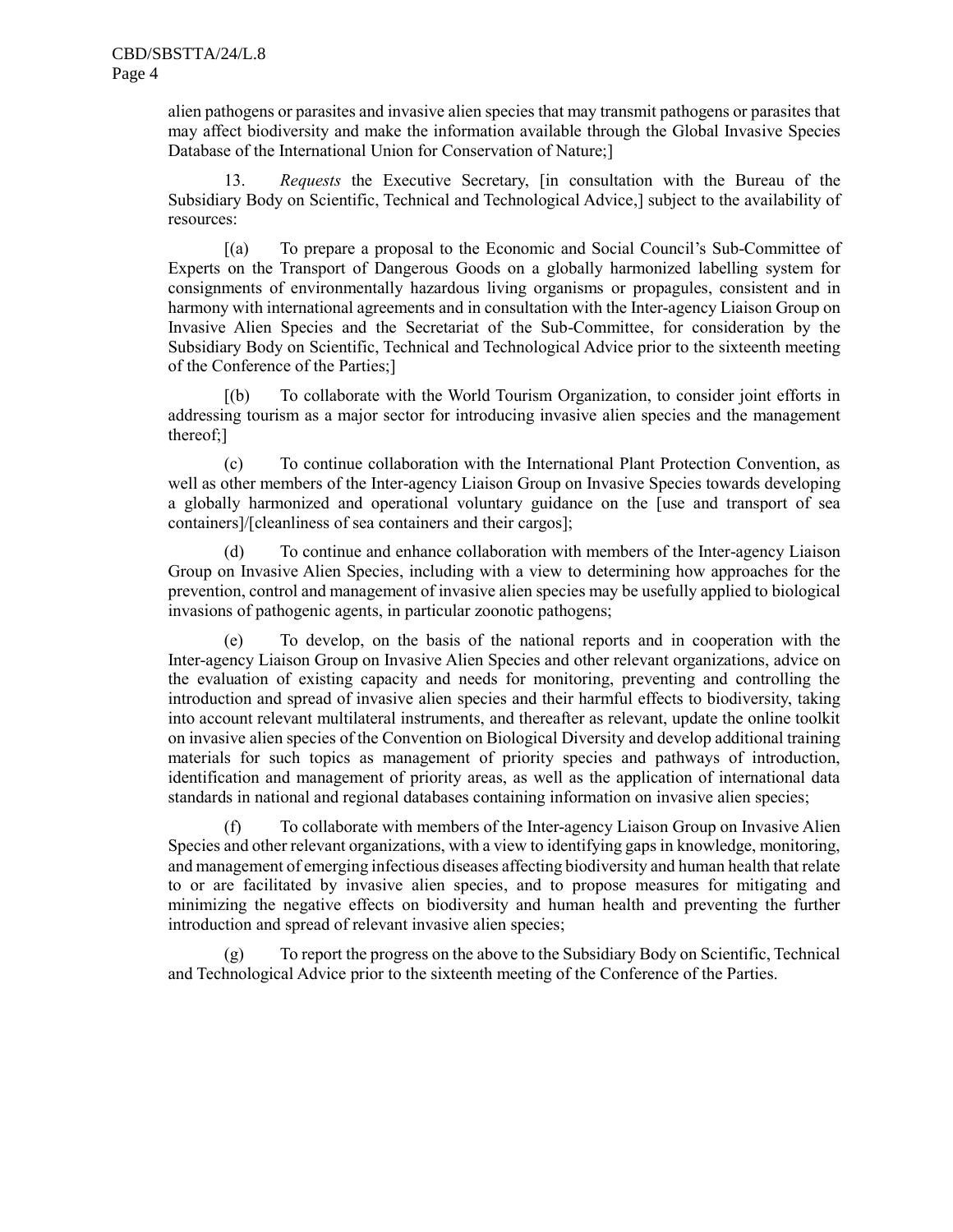#### *Annex I*

# **DRAFT METHODS FOR COST-BENEFIT AND COST-EFFECTIVENESS ANALYSIS WHICH BEST APPLY TO THE MANAGEMENT OF INVASIVE ALIEN SPECIES**

#### **(PROVISIONALADVICE PURSUANT TO DECISION 14/11, ANNEX II, PARAGRAPH 1 (A)**

1. Aichi Biodiversity Target 9 states the need for invasive alien species and pathways to be identified and prioritized and for priority species to be controlled or eradicated. The extended technical rationale for this target (CBD/COP/10/INF/12/Rev.1) includes the statement that "Given the multiple pathways for invasive species introductions and that multiple alien species are already present in many countries, it will be necessary to prioritize control and eradication efforts to those species and pathways which will have the greatest impact on biodiversity and/or which are the most resource effective to address." Accordingly, a clear need exists to develop methods to prioritize invasive alien species and the active management thereof.

2. Established cost-benefit and cost-effectiveness methods are widely available and already in use in some regions to assist invasive alien species management decision-making, including prioritization. However, these existing analyses typically require detailed information, for example on costs, and may need technical expertise to apply. Including consideration of biodiversity, animal welfare and public acceptability in cost-benefit analyses can also be problematic as, although possible, these are often difficult to represent in simple financial terms.

3. The final decision to eradicate or manage an invasive alien species carries significant costs and risks. While these rapid methods may produce "short lists" of priority species to consider for management, more detailed pilot studies and economic assessments are recommended before commitments to management are made.

4. To support risk management, methods may be required when large numbers of species need to be rapidly assessed, where detailed information is often lacking and where non-monetary based inputs on social and cultural values are required.

#### **A. Multi-criteria methods**

5. Multi-criteria methods can be used in circumstances where more detailed, but data-hungry approaches, such as cost-benefit analysis, may be impractical. Multi-criteria methods provide a route to the rapid assessment of options and are already widely used to support invasive alien species decision-making – for example through the risk assessment process. There is scope to use multi-criteria methods more widely to support decision-making to answer questions such as how to prioritize species for management, when to choose between prevention, eradication or long-term management objectives, how to produce rapid assessments of large numbers of species, or how to compare the feasibility of different management options?

6. Multi-criteria decision-making is concerned with structuring and solving decision and planning problems involving multiple criteria. By breaking problems down into their different components they can be used to assess decisions in a transparent and rational manner, they can be rapidly applied to large numbers of cases, and by using expert opinion, or the knowledge of indigenous peoples and local communities with their free, prior and informed consent, they can still be applied where published information is lacking. These modelling and methodological tools are designed to find optimal solutions to complex problems where assessment criteria or data are measured in different currencies.

7. Because multi-criteria approaches often operate in the absence of published data, this may raise concerns over the use of opinion or unsubstantiated information. The way in which multiple criteria are combined to support an overall conclusion can also be problematic and is often based on pragmatism rather than a validated approach. Nevertheless, multi-criteria methods and cost-benefit analysis benefit complement each other, for example an initial prioritization based on a large number of options may be undertaken using a multi-criteria approach, but the proposed priorities may then be more fully assessed using a more rigorous approach such as cost-benefit before resources are committed.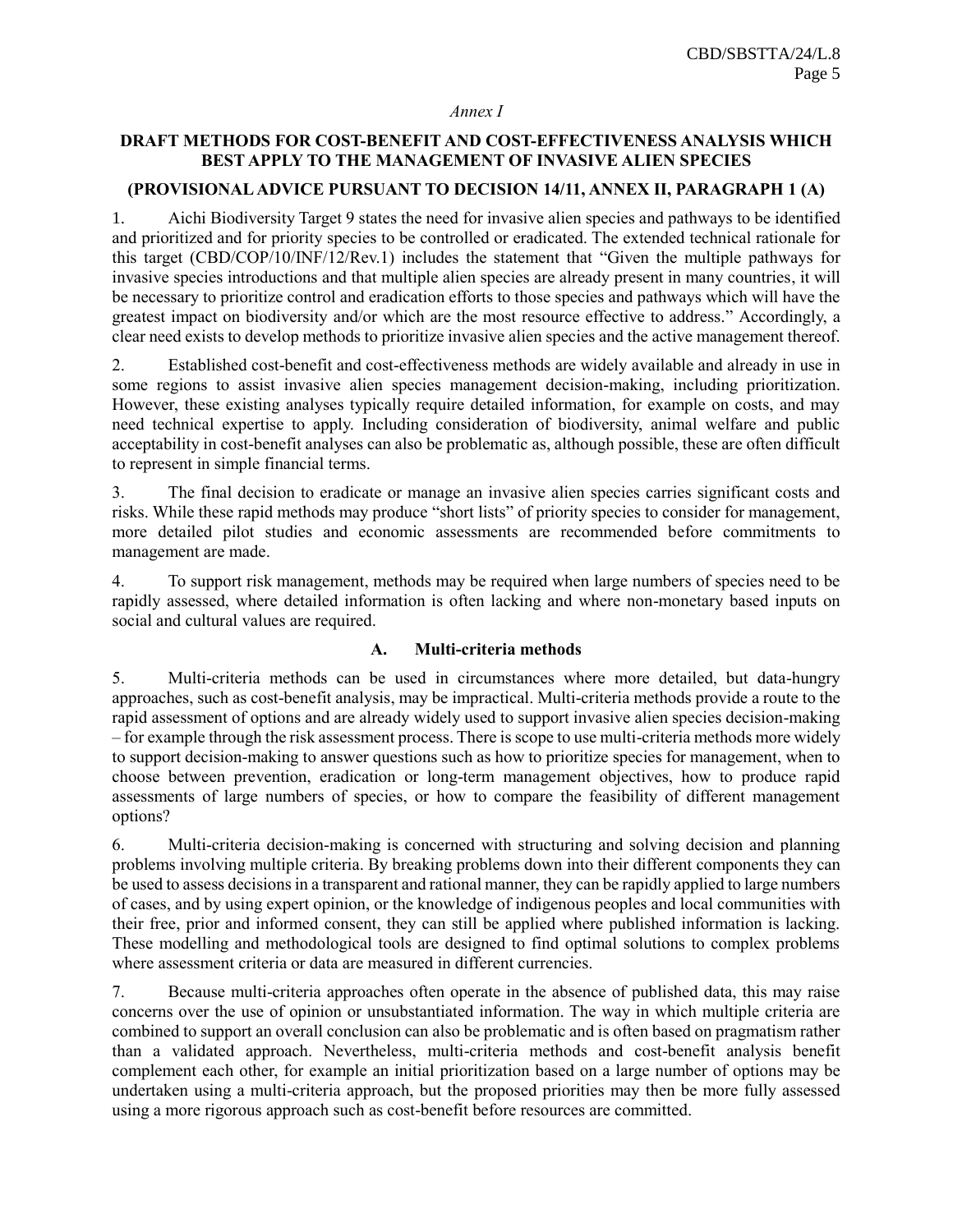l

# **B. Advice for actions**

8. A coordinated national, subnational and local response strategies should be developed to minimize incursions and impacts of invasive alien species, such as national, subnational and local invasive species strategies and action plans as a part of national, subnational and local biodiversity strategies and action plans. This could include strengthening and coordinating existing programmes, identifying and filling gaps with new initiatives, and building on the strengths and capacities of partner organizations, including academia and scientific institutions, indigenous peoples and local communities and women and youth at the national, regional and local levels.

9. The best available prioritization methods should be applied to prioritize management of dispersal pathways of invasive alien species within as well as between countries, and for assessing feasibility and cost-effectiveness. These methods should be in a form compatible and complementary to existing approaches to risk assessment. Methods used for risk-prioritization of invasive alien species include costbenefit, cost-effectiveness and risk analysis. However, the detailed information required to undertake costbenefit and cost-effectiveness analyses are often in short supply or uncertain, and these analyses require sufficient technical expertise. A number of science-based prioritization methodologies for invasive alien species, horizon-scanning, and impact and management for single or multiple types of invasive alien species have been developed by Parties or independent international science teams and are worth consideration by other countries.

10. Knowledge exchange should be promoted, as well as training and capacity-building to apply the best available prioritization methods consistently across environments.

11. The best available methods for prioritizing the invasive alien species to be managed and for assessing feasibility and cost-effectiveness, in a form compatible and complementary to existing approaches to risk assessment. Multi-criteria decision-making approaches should be used to support risk-based prioritization for management when information required to undertake cost-benefit and cost-effectiveness analysis is lacking or uncertain.

12. States, sectoral authorities and organizations and subnational governments are encouraged to share information on their best practices regarding tools and technologies for the management<sup>10</sup> of invasive alien species that can be implemented across sectors at all levels.

13. *Multi-criteria decision-making* approaches can be used, wherever possible, when applying risk analysis, cost-benefit and cost-effectiveness analyses to support risk-based prioritization. Invasive alien species prioritized by actual or potential impacts using such rapid methods can then be considered in more detail to ensure that management, based on clear objectives, is indeed cost-effective and feasible. Multicriteria decision-making can consider such aspects as effectiveness, practicality, feasibility, likelihood of success, cost, public acceptability, including to indigenous peoples and local communities, women and youth of proposed actions as well as any unintended negative impacts of management alongside the risks and impacts posed by the targeted invasive alien species, in line with relevant multilateral agreements. These methods involve a structured process and can help resolve issues associated with decision-making and planning that involve multiple criteria and are designed to find optimal solutions to complex problems where assessment criteria or data are measured in different ways. They can also be used with expert elicitation when only incomplete or imprecise information is available.

14. Multi-criteria methods to support invasive species prioritization, risk management and decision making need to be developed further. Opportunities for development include:

(a) There is considerable variation in the methods and approachesto prioritization and decision making used in different countries – reviewing the strengths and weaknesses of other approaches to this issue would be valuable;

<sup>&</sup>lt;sup>10</sup> This refers to the "application of measures to prevent the introduction of, control or eradicate invasive alien species" (see [CBD/IAS/AHTEG/2019/1/2,](https://www.cbd.int/doc/c/f82f/90c8/4e82b4a23db2edfc632d56c5/ias-ahteg-2019-01-02-en.pdf) para. 13(e)).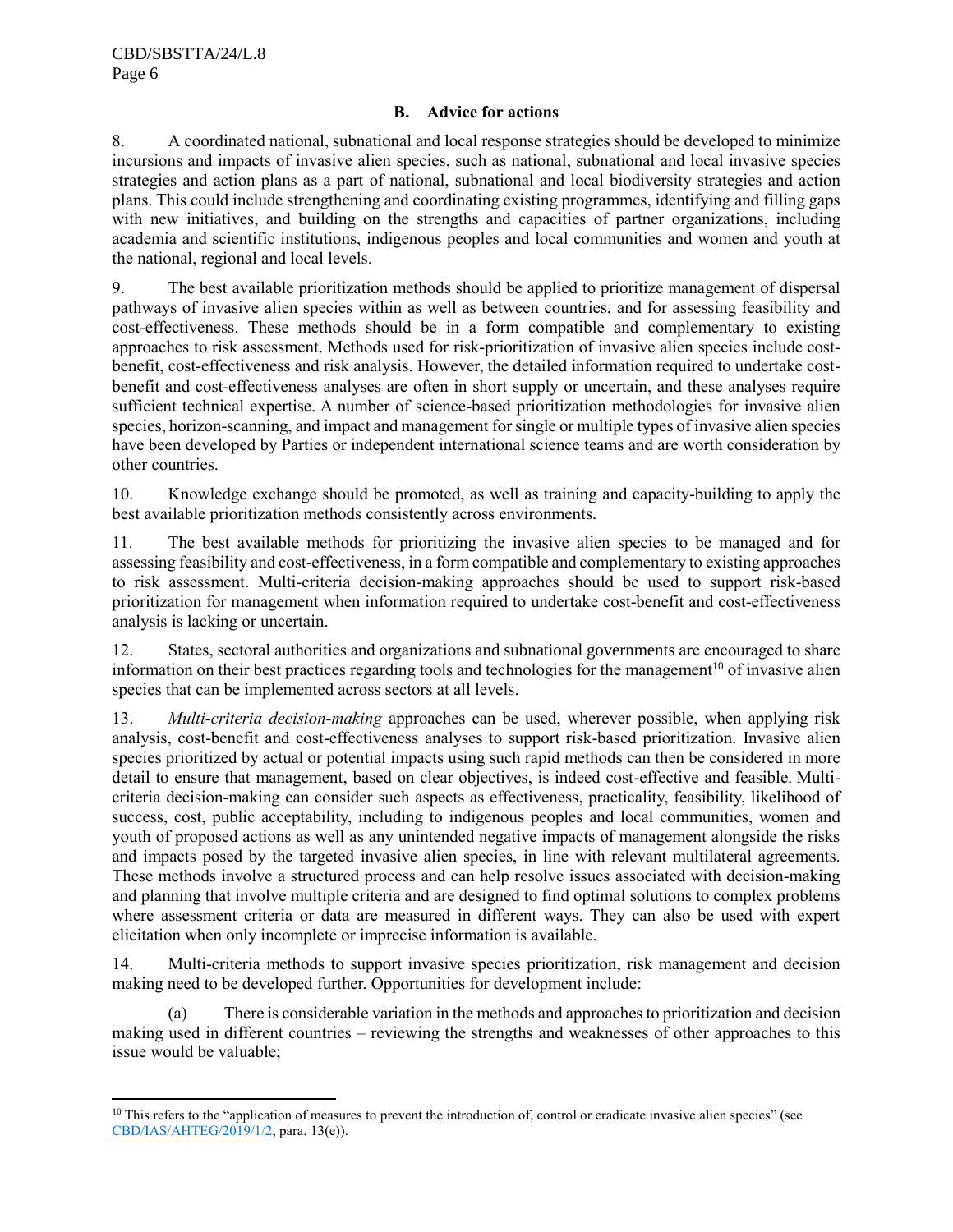(b) Risk management as part of a larger risk analysis process is widely used in other fields, such as plant health – increased dialogue with experts from these fields would help to develop best-practice;

(c) Other considerations will be needed when applying the approach to different management questions;

(d) Cases in which multi-criteria methods have been applied to invasive alien species management decision making are still limited – more trials and applications would help refine the approach;

Where possible, published quantitative data should be used to underpin decision-making, in order to better identify and access key information.

15. It is suggested that guidelines be developed in order to more explicitly include social and cultural values when assessing the costs, benefits and prioritization of management. This could build on existing processes (for example, Socio-economic Impact Classification of Alien Taxa (SEICAT)) and international best practices on stakeholder engagement in decision-making. Decisions and risk analyses should be based on science and should follow international standards agreed under relevant international organizations, such as the agreement on the application of sanitary and phytosanitary measures, as appropriate.

16. It is recommended that efforts be made to increase the accessibility of data and vocabulary on management activities across species and ecosystems to support evidence-based management prioritization and decision-making. This will be assisted by the creation of common approaches to sharing and reporting experience and information, common data formats that include information on the taxon, management objective, cost and/or effort, area covered and the outcome of management. To promote the production of prioritized lists for action, there is a need for knowledge exchange, training and capacity-building.

17. It is recommended that, in communicating risks associated with invasive alien species it be highlighted that these risks can affect biodiversity and the economy of indigenous regions/peoples and local communities as well as public health.

#### *Annex II*

#### **DRAFT METHODS, TOOLS AND MEASURES FOR IDENTIFICATION AND MINIMIZATION OF ADDITIONAL RISKS ASSOCIATED WITH CROSS-BORDER E-COMMERCE IN LIVE ORGANISMS AND THE IMPACTS THEREOF**

#### **(PROVISIONAL ADVICE PURSUANT TO DECISION 14/11, ANNEX II, PARAGRAPH 1 (B))**

#### **A. Suggested actions for national and/or subnational authorities/border agencies**

#### *1. Legislation and policy set by States*

1. Investigate and evaluate the risks posed by all forms of e-commerce to the introduction and spread of invasive alien species and their parts and, if necessary, develop and implement appropriate risk management activities. See also decision XII/17, paragraph 9 (d);

2. Implement when addressing trade with invasive alien species through e-commerce, decision XIII/13, paragraphs 7 and 8 and use the voluntary guidance on devising and implementing measures to address the risks associated with the introduction of alien species as pets, aquariums and terrarium species and as live bait and live food (decision XII/16) and the supplementary guidance for avoiding unintentional introductions of invasive alien species associated with trade in live organisms (decision 14/11), as relevant.

3. Review existing national and/or subnational legislation, regulations and policies to verify that e-commerce is adequately addressed or make changes as needed to ensure that enforcement actions can be taken, in accordance with decision XIII/13, paragraph 2.

4. Establish mechanisms to identify commodities of concern that may be obtained via e-commerce with a focus on high and potential high-risk consignments, such as soils, growing media, and living organisms.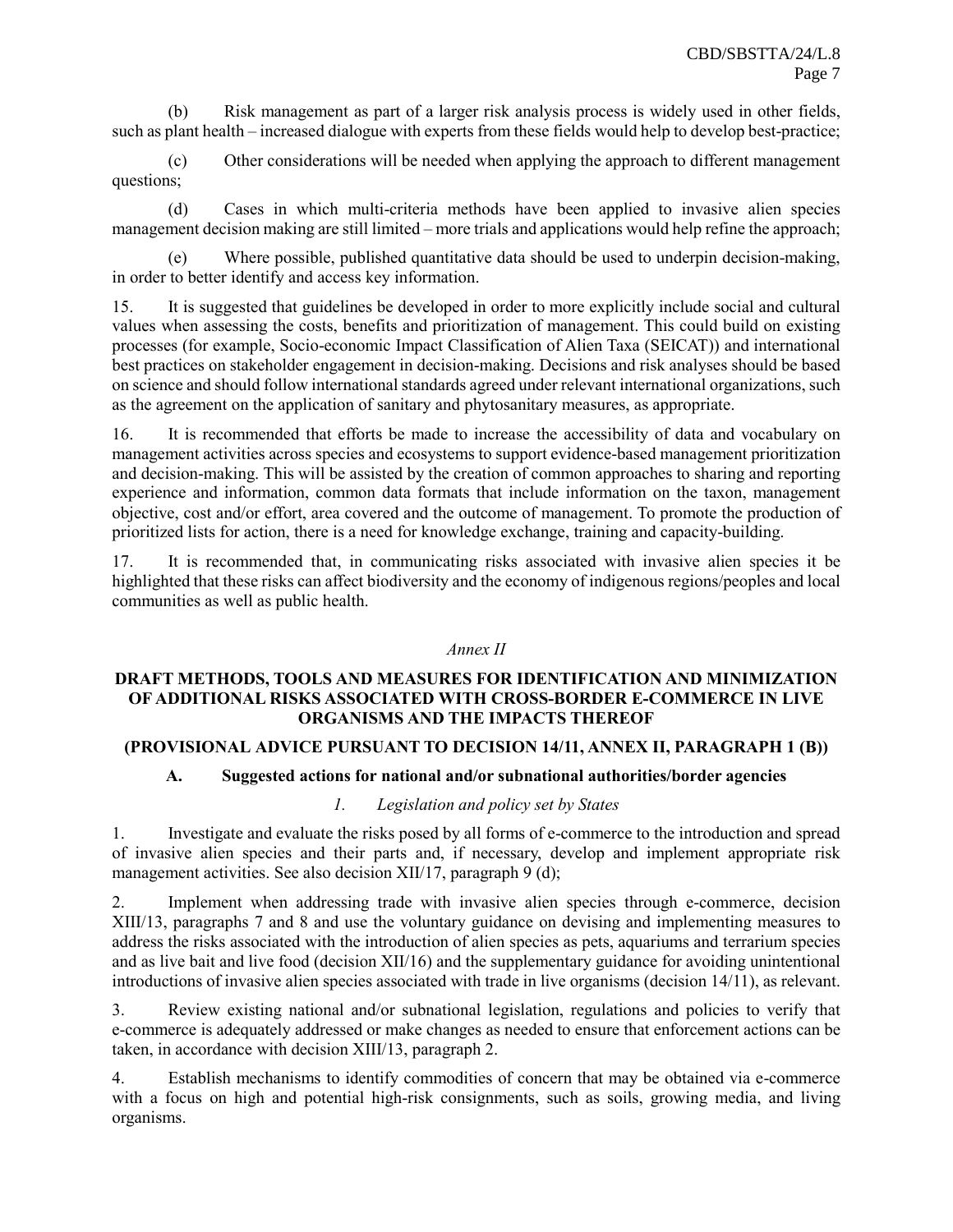5. Consider the use of lists that specify which species may be imported and restrict the remainder, rather than lists that only identify those species whose import is prohibited or restricted, in the interests of preventing the unintended introduction of invasive alien species, and especially in the case of countries that are vulnerable to invasive alien species, such as small island developing States, island countries, and countries with islands. These considerations should be consistent with the guidance contained in decisions XII/16, paragraph 23,<sup>11</sup> and decision  $14/11(a)$ ,<sup>12</sup> as well as other applicable international obligations and standards, including those recognized by the World Trade Organization Agreement on the General Agreement on Trade in Services (GATS) that are relevant for cross-border e-commerce, as well as in accordance with decisions XII/16, paragraphs 22 and 14/11, paragraph 11(a).

# *2. Indigenous peoples, local communities and relevant stakeholders engagement*

6. In accordance with decision XIII/13, paragraph 7, develop mechanisms, in collaboration with ecommerce stakeholders, for identification of e-commerce traders, their locations and other stakeholders with a view to facilitating inter-agency and multi-stakeholder participation and cooperation.

7. Engage with indigenous peoples and local communities, women and youth, as well as the wider community and general public for detection of early incursion, establishment or spread of invasive alien species, including from e-commerce, across traditional lands and waters, as well as the wider community and general public.

8. Ensure, in accordance with decision 14/11, paragraph 10, compliance with the sanitary, phytosanitary and veterinary import requirements of importing countries among e-commerce customers and traders by providing quality information on the risks to the customer's country (legal, environmental and health related).

9. Strengthen coordination with postal and express courier services to ensure that relevant information on the risks and preventive measures are conveyed to e-commerce usersin accordance with decision XII/16, paragraph 24, and taking into consideration decision 14/11, annex I, paragraphs 7, 9-11, 13 and 29.

10. Ensure, in collaboration with national and regional trade authorities, that import/export requirements are up-to-date, clear and accessible to e-commerce traders, indigenous peoples, local communities and relevant stakeholders.

11. Aim to inform both sellers and buyers about potentially invasive alien species, focusing on their legal responsibility. Both social media and specialized media, such as pet magazines/journals/books, especially journals from pet or plant association/society and multi-agency targeted publicity campaigns should be used to disseminate correct information, aiming to shift consumer values (e.g. toward native and non-invasive species) and to change behaviours (e.g. to prevent impulse purchase of invasive alien species) in accordance with decision XIII/13, paragraph 7(a).

12. Encourage, taking into consideration decision XIII/13, paragraph 7, e-commerce platforms and e-payment service providers, postal and express courier services to adhere to national regulations, international standards and guidance on invasive alien species in their operations, in consistency with other international obligations.

13. Consider implementing the Single Window<sup>13</sup> approach, which allows the sharing of standardized information and documents with a single-entry point to fulfil all import, export and transit-related regulatory

 $\overline{\phantom{a}}$ <sup>11</sup> Encourages Parties and other Governments (a) to develop and share a list of regulated invasive alien species, based on the results of risk analysis, where appropriate. Decision 14/11, para. 11 (a).

 $12$  States should maintain lists of species with the assessed potential to become invasive and associated with unacceptable risks for biodiversity and make it available through the clearing-house mechanism or other appropriate means. Decision 12/16, para. 23.

<sup>&</sup>lt;sup>13</sup> A single window is defined as a facility that allows parties involved in trade and transport to lodge standardized information and documents with a single entry point to fulfil all import, export, and transit-related regulatory requirements (see [http://www.wcoomd.org/~/media/wco/public/global/pdf/topics/facilitation/activities-and-programmes/tf-negociations/wco](http://www.wcoomd.org/~/media/wco/public/global/pdf/topics/facilitation/activities-and-programmes/tf-negociations/wco-docs/info-sheets-on-tf-measures/single-window-concept.pdf)[docs/info-sheets-on-tf-measures/single-window-concept.pdf\)](http://www.wcoomd.org/~/media/wco/public/global/pdf/topics/facilitation/activities-and-programmes/tf-negociations/wco-docs/info-sheets-on-tf-measures/single-window-concept.pdf).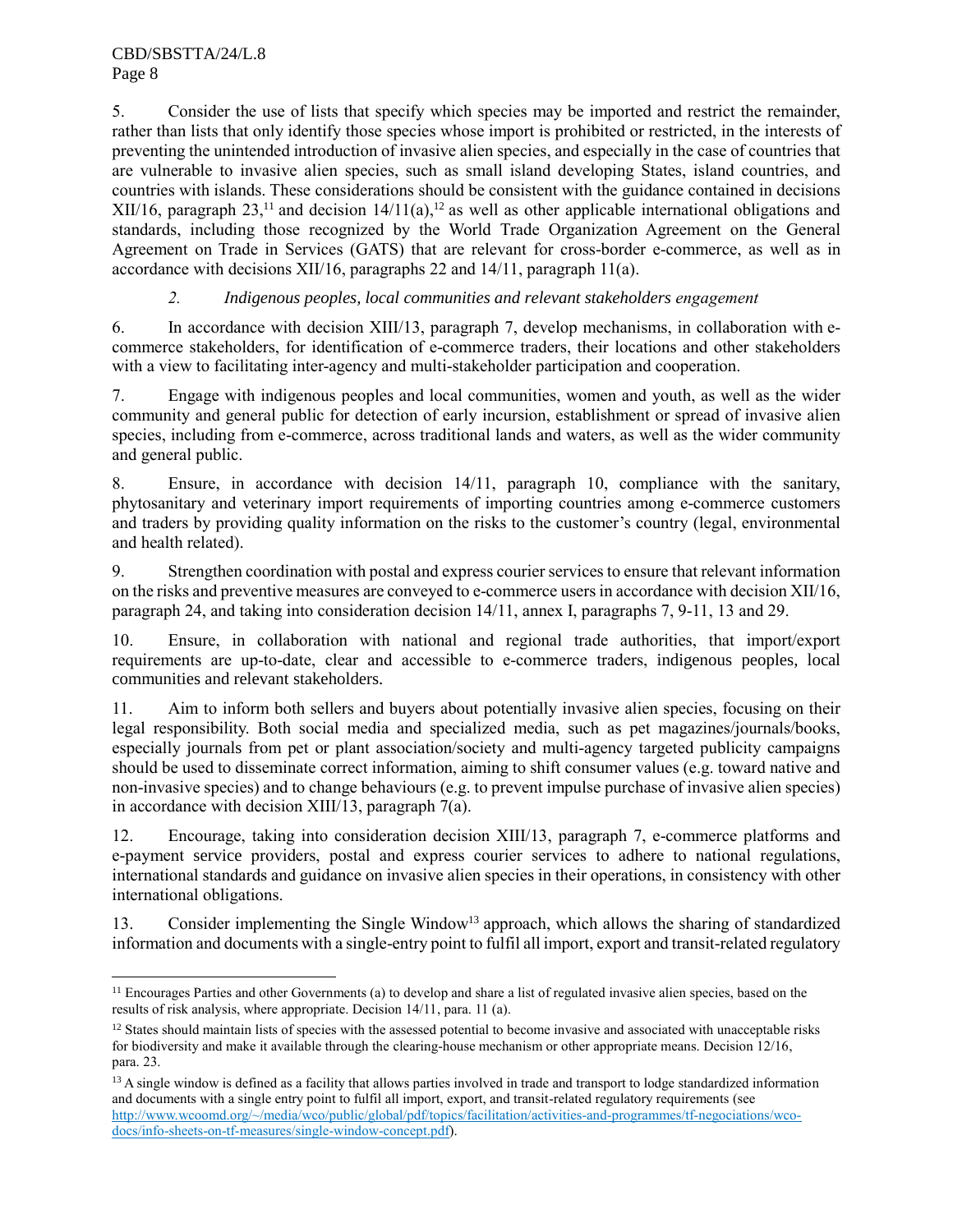requirements. Its implementation at the national and/or subnational level may facilitate reporting on regulated articles (including live alien organisms with phytosanitary and sanitary risks, and risks to biodiversity), taking into account decision XII/16, paragraph 6, decision XIII/13, paragraph 7(c) and decision 14/11, annex I, paragraph 33.

14. Establish legal and policy frameworks that allow for the advanced international electronic sharing and exchange of data between all actors involved in the international supply chain, as appropriate, and use these data to triage packages and determine the level of inspection needed (risk-based inspection).

# *3. Monitoring and compliance*

15. Gather data, taking into consideration decision 14/11, annex I, paragraphs 34-36, and in compliance with national legislation and circumstances, using all available means and tools (e.g. crowdsourcing) to monitor compliance and to evaluate the efficacy of activities that are implemented to mitigate risks associated with e-commerce. The data collected should be used, together with other relevant information including compliance history, and relevant information from indigenous peoples and local communities with their free, prior and informed consent, to inform risk-based inspections and determine if investigation or enforcement action is needed. Data analytics should be applied to discern any abnormal trends and patterns, including potential invasive alien species incursion and impact risks.

16. Disseminate good practices and risk-based interventions using best practice methods of data analytics to facilitate legitimate e-commerce and, at the same time, identify and stop illicit trade. Wherever possible, prioritize the use of non-intrusive inspection (NII) technologies, and promote the adequacy of existing technologies e.g. scanners, sniffer dogs and other available tools for the detection of invasive alien species, and the further development of automated biosensors to improve efficient detection of prohibited and restricted articles moving through the express courier and postal systems.

17. Develop and implement training and tools to facilitate appropriate level of monitoring and inspection in e-commerce markets. This could include developing guidance on monitoring of e-commerce platforms and on the issuance of warnings, notices and other enforcement actions when non-compliances are found in e-commerce transactions, and the proper handling of restricted items seized in compliance with national and/or subnational law.

# **B. Suggested actions for web marketplaces (sale platforms) and e-payment service providers, postal and express courier services**

18. Web marketplaces (sale platforms) and e-payment service providers, postal and express courier services are strongly encouraged to:

(a) Consider the information available from relevant international bodies, national and/or subnational authorities and other sources, regarding the risks (both legal and environmental) posed by invasive alien species and take steps accordingly to make their users aware of them, taking into account decision 14/11, annex I, paragraphs 11-13;

(b) Monitor e-commerce taking place within their platforms or jurisdiction and, consistent with relevant national and/or subnational legislation, alert relevant authorities where there is evidence of illegal or otherwise potentially damaging trade in invasive alien species taking place;

(c) Develop and apply improved management measures to minimize the risks of introduction of invasive alien species through e-commerce, consistent with international and national obligations.

# **C. Suggested actions for international bodies/agreements and cross-jurisdictional collaboration**

19. International bodies/agreements, in collaboration with regional organizations and national authorities, as relevant, are strongly encouraged to undertake the following:

(a) Collaborate to share data, information, technology and expertise on e-commerce in potential invasive alien species;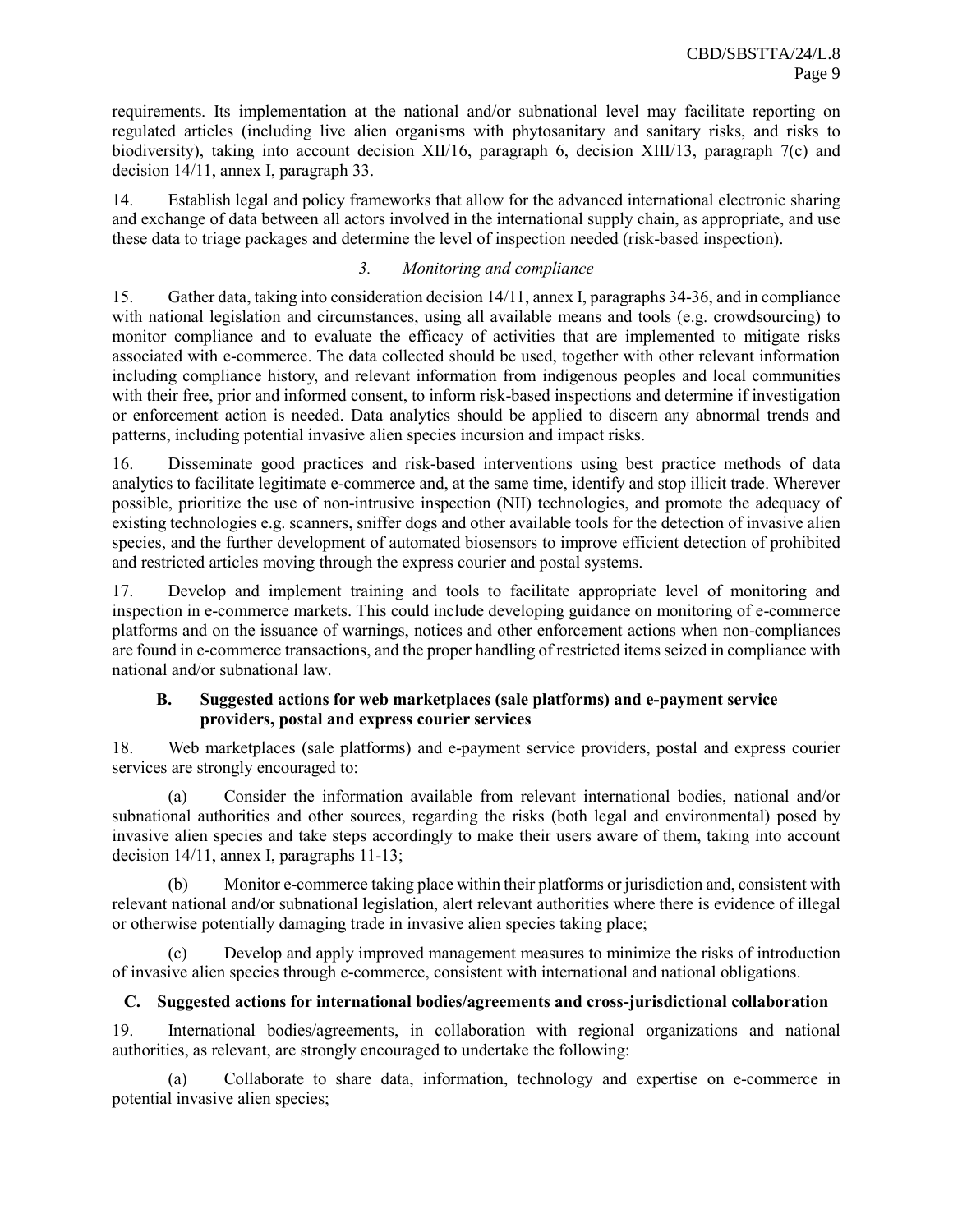#### CBD/SBSTTA/24/L.8 Page 10

 $\overline{\phantom{a}}$ 

(b) Draw on guidance from other international bodies, including the ongoing work by the World Customs Organization and in the Bern Convention;

(c) Continue to monitor e-commerce with potential invasive alien species at the global and regional levels with a view to identifying trends and risks in trade of invasive alien species;

(d) Prepare guidance to assist national border agencies in responding to non-compliance, considering that both domestic and international actions may be required to respond effectively;

(e) Improve collaboration between national border agencies in order to enhance opportunities to link existing security initiatives with invasive alien species risk management and targeted (risk-based) inspections. This will also provide a mechanism for timely information-sharing among national border agencies and other relevant ministries/departments on issues related to cross-border e-commerce trade;

(f) Conduct joint capacity-building activities with relevant organizations, Parties and other Governments and provide technical assistance and resources for implementing existing international guidelines and standards, and developing national and/or subnational regulatory frameworks or measures to address the risks associated with e-commerce for all relevant stakeholders including indigenous peoples and local communities;

(g) Expand the concept of "authorized economic operators" <sup>14</sup> (AEO); trusted trader to crossborder e-commerce and include invasive alien species risks in AEO criteria and requirements. Implementing AEO and trusted trader programmes in the e-commerce environment for postal operators, express carriers and e-platforms, which would result in a lower frequency of inspections;

(h) Establish frameworks that allow for the advanced electronic exchange of data between all parties involved in the international supply chain and use these data to triage packages and determine the level of inspection needed (risk-based inspection).

# **D. Suggested actions for relevant international expert organizations**

20. Relevant international expert organizations are strongly encouraged to:

(a) Raise awareness among international, national organizations and e-commerce stakeholders about import/export requirements and what can be done to minimize the risk of introduction and spread of alien and potentially invasive species associated with e-commerce, taking into account decision XIII/13 paragraph 7(a);

(b) Building on such frameworks as EICAT, <sup>15</sup> establish an international invasive alien species risk-based labelling system, to be used for all species sold via e-commerce and provide guidance on the handling and care of organisms. On consignments of live alien species, such labelling should include information to enable identification of hazards for biodiversity and the identification of species or lower taxa (e.g., scientific name, taxonomic serial number or its equivalent), taking into account decisions XII/17 and 14/11 as well as the ongoing work of the Economic and Social Council's Sub-Committee of Experts on the Transport of Dangerous Goods.

*Annex III*

<sup>14</sup> See also WCO *Compendium of Authorized Economic Operator Programmes* (2019)[, http://www.wcoomd.org/-](http://www.wcoomd.org/-/media/wco/public/global/pdf/topics/facilitation/instruments-and-tools/tools/safe-package/aeo-compendium.pdf?db=web) [/media/wco/public/global/pdf/topics/facilitation/instruments-and-tools/tools/safe-package/aeo-compendium.pdf?db=web](http://www.wcoomd.org/-/media/wco/public/global/pdf/topics/facilitation/instruments-and-tools/tools/safe-package/aeo-compendium.pdf?db=web)

<sup>15</sup> IUCN *Environmental Impact Classification for Alien Taxa*, [https://ipbes.net/policy-support/tools-instruments/environmental](https://ipbes.net/policy-support/tools-instruments/environmental-impact-classification-alien-taxa-eicat)[impact-classification-alien-taxa-eicat](https://ipbes.net/policy-support/tools-instruments/environmental-impact-classification-alien-taxa-eicat)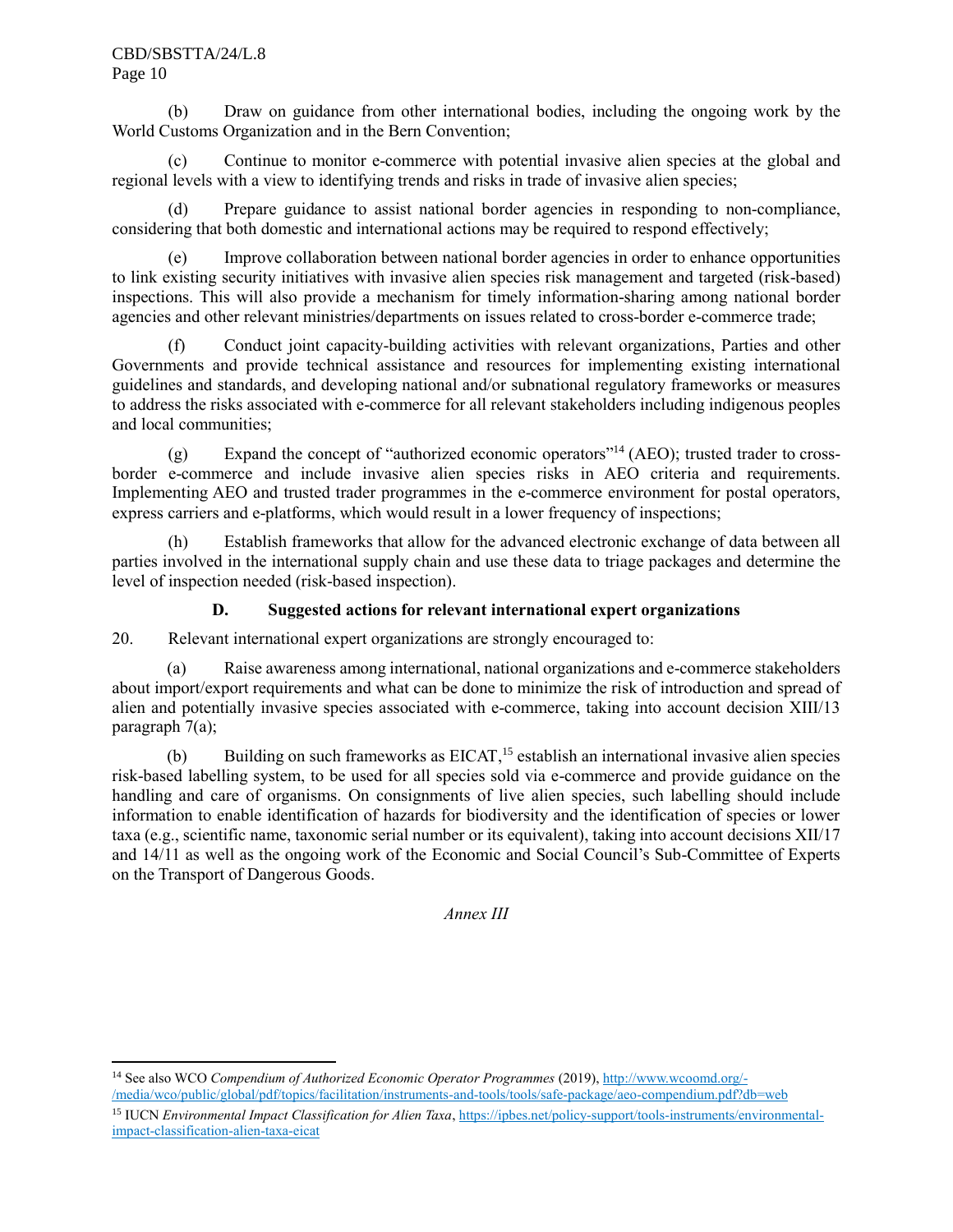# **DRAFT METHODS, TOOLS AND STRATEGIES FOR THE MANAGEMENT OF INVASIVE ALIEN SPECIES AS IT RELATES TO PREVENTION OF POTENTIAL RISKS ARISING FROM CLIMATE CHANGE AND ASSOCIATED NATURAL DISASTERS AND LAND USE CHANGES**

# **(PROVISIONALADVICE PURSUANT TO DECISION 14/11, ANNEX II, PARAGRAPH 1 (C))**

1. The interactions of climate change, associated changes in land and marine ecosystems and biological invasions will have profound consequences for biodiversity. These interactions are considered and potential responses enumerated in CBD/AHTEG/IAS/2019/1/2.

2. Climate change is aiding increased rates of (and risk of spread of many alien species). Human adaptations to climate change will alter land-use and increase disturbances in the ecosystem that, in turn, facilitate the establishment of alien species.

3. Not all invasive alien species incursions are successful, nor will all invasive alien species benefit from climate change, as some may become less abundant under particular changing climates. Some invasive alien species will decline in importance while some currently low impact alien species may become significant invasive alien species.

4. Climate change may exacerbate existing problems and impacts of invasive alien species, with both direct and indirect impacts on biodiversity and socioeconomic values. Changing ocean currents will have huge impacts on species movements in marine environments as well as influence climatic conditions on land. Loss of permanent sea ice is opening up new sea transport routes and shipping in the Arctic is creating greater probability of invasive alien species introduction and establishment in the Arctic terrestrial and marine environments.

5. Climate change is associated with more frequent extreme weather events like cyclones and flooding. Extreme weather events cannot only transport invasive alien species to new areas, but also cause disturbances in habitats which enable invasive alien species to establish themselves and spread. Climateinduced extreme weather events can also lead to sudden human population movements and displaced people can inadvertently transport invasive alien species.

6 Prevention and management of invasive alien species under climate change becomes an even greater challenge with climate change. New prioritization actions will be required.

7 For more information on tools that support management of invasive alien species in the face of climate change.<sup>16</sup>

# **A. Prediction**

8. Managing the impacts of invasive alien species on biodiversity and ecosystem services requires knowledge of the manner in which the actual and potential impact will vary as a result of climate change so that management priorities can be adapted accordingly.

9. States, organizations and relevant stakeholders, taking into account, among other things, decision 14/5, are strongly encouraged:

(a) To undertake horizon scanning to forecast/predict future changes in actual and potential risks and impacts of invasive alien species arising from climate change;

(b) To identify changes in invasive alien species pathway risks arising from climate change. Climatically similar regions posing the greatest current mutual risks today are likely to change in the future along with changes in vectors and pathways, including changes in trade and the movement of people between these regions;

(c) To prioritize invasive alien species on the basis of potential direct and indirect impacts in the context of climate change;

 $\overline{a}$ 

<sup>16</sup> See the synthesis report of the Online Forum (CBD/IAS/AHTEG/2019/1/INF/1).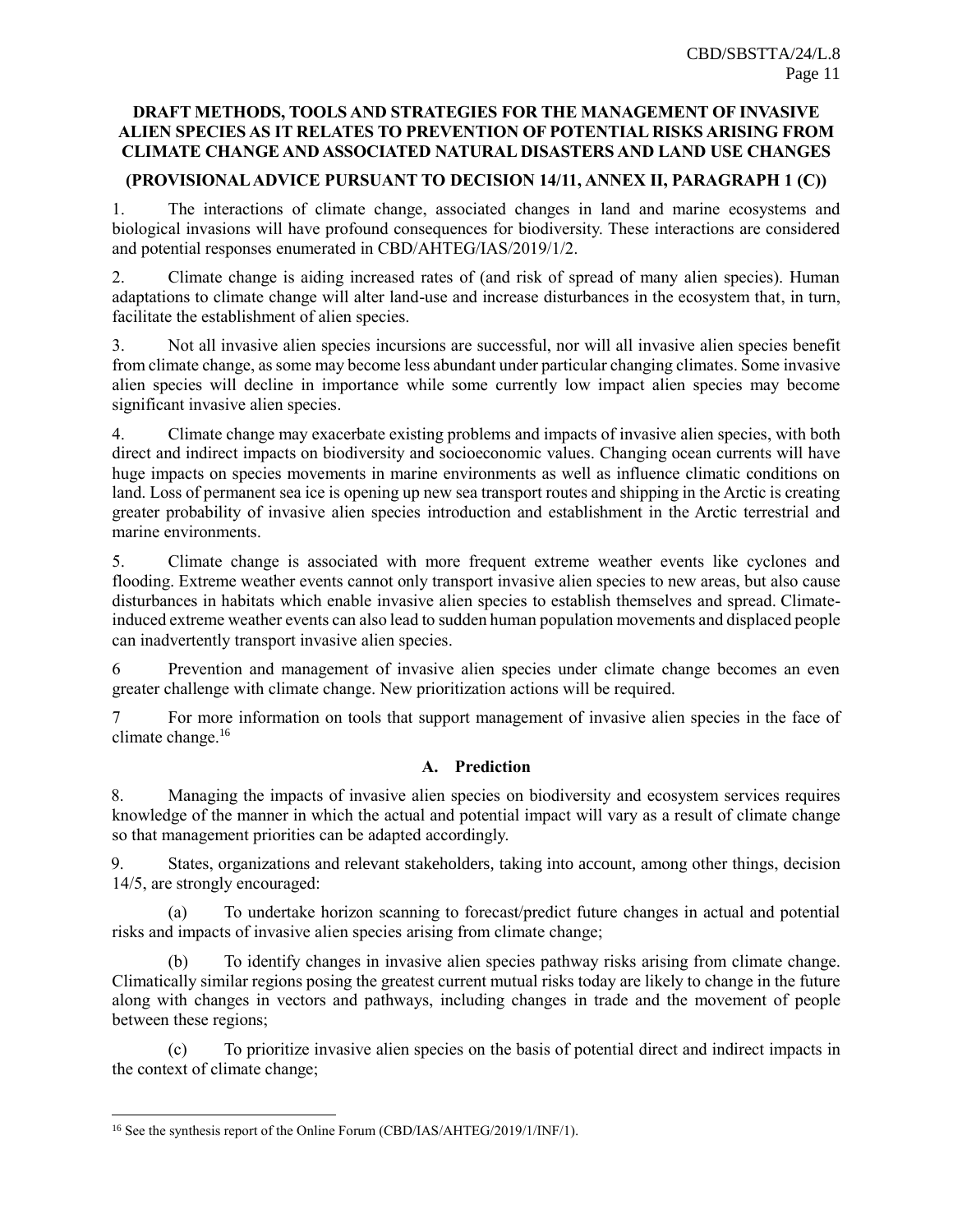#### CBD/SBSTTA/24/L.8 Page 12

l

(d) To identify effects of climate change on new potential invasive alien species introductions or pathways of introductions and establishment into pristine and invaded communities;

(e) To determine and prioritize for action sites at the greatest risk from climate change and invasive alien species;

(f) To prioritize efforts to maintain ecosystem goods and services, as well as ecosystem structures and functions on sites at the greatest risk from climate change and invasive alien species;

To apply climate models to understand the impacts of invasive alien species on biodiversity and ecosystem services arising from climate change, and to further develop models for use on a broad scale by developing countries;

(h) To develop better methods to integrate (i) climate change models, (ii) land-use scenarios and (iii) trends in trade with invasive alien species data analysis to improve prediction capability;

(i) To define scenarios to understand where invasive alien species may indirectly increase the impacts of climate change on biodiversity and ecosystem services by transforming ecosystems;

(j) To modify/fine-tune invasive alien species risk analysis, and identify potential alien invasive species<sup>17</sup> (including disease vectors) that remain only casual under current conditions without significant impact; and are likely to become established and/or invasive and have an increased impact due to rapid population growth as a result of climate change;

(k) To identify and study potential future invasive alien species that can establish and spread and have an increased impact as a result of climate change. This can be done by using such approaches as sentinel sites to monitor changes in abundance, spread and impacts of such species or by carrying out traitand impact-based risk assessments;

(1) To identify invasive alien species that are likely to benefit under increased  $CO<sub>2</sub>$  levels, rising temperatures, increased frequency of extreme events, fire regimes of increased frequency and intensity, high salt-water incursions, changes in ocean currents and changes in precipitation patterns, and prioritize management to prevent their spread and impacts, including humane methods of eradication and control;

(m) To improve knowledge of the risks of invasive alien species adapting to new environmental conditions, including rapid evolution and hybridization;

(n) To identify impacts of invasive alien species arising from climate change on biodiversity and ecosystem services;

(o) To ensure the meaningful participation of indigenous peoples and local communities, use of their biocultural indicators, early identification and warning systems and traditional knowledge in the development of predictions of invasive alien species under climate change with their "free, prior and informed consent" or "free, prior informed consent" or "approval and involvement", depending on national circumstances.

# **B. Planning and prevention**

10. States are encouraged, in collaboration with experts, subnational government, indigenous peoples, local communities and relevant stakeholders:

(a) To develop climate change relevant risk analysis for prioritizing invasive alien species for management (e.g. fire enhancing weeds);

(b) To develop and implement management strategies to eradicate, contain or control high ranking potential alien species and introduced or established invasive alien species before they can respond

<sup>&</sup>lt;sup>17</sup> Sleeper alien species: alien species whose population persistence is limited by the current climate and which are expected to exhibit greater rates of establishment as a result of climate change.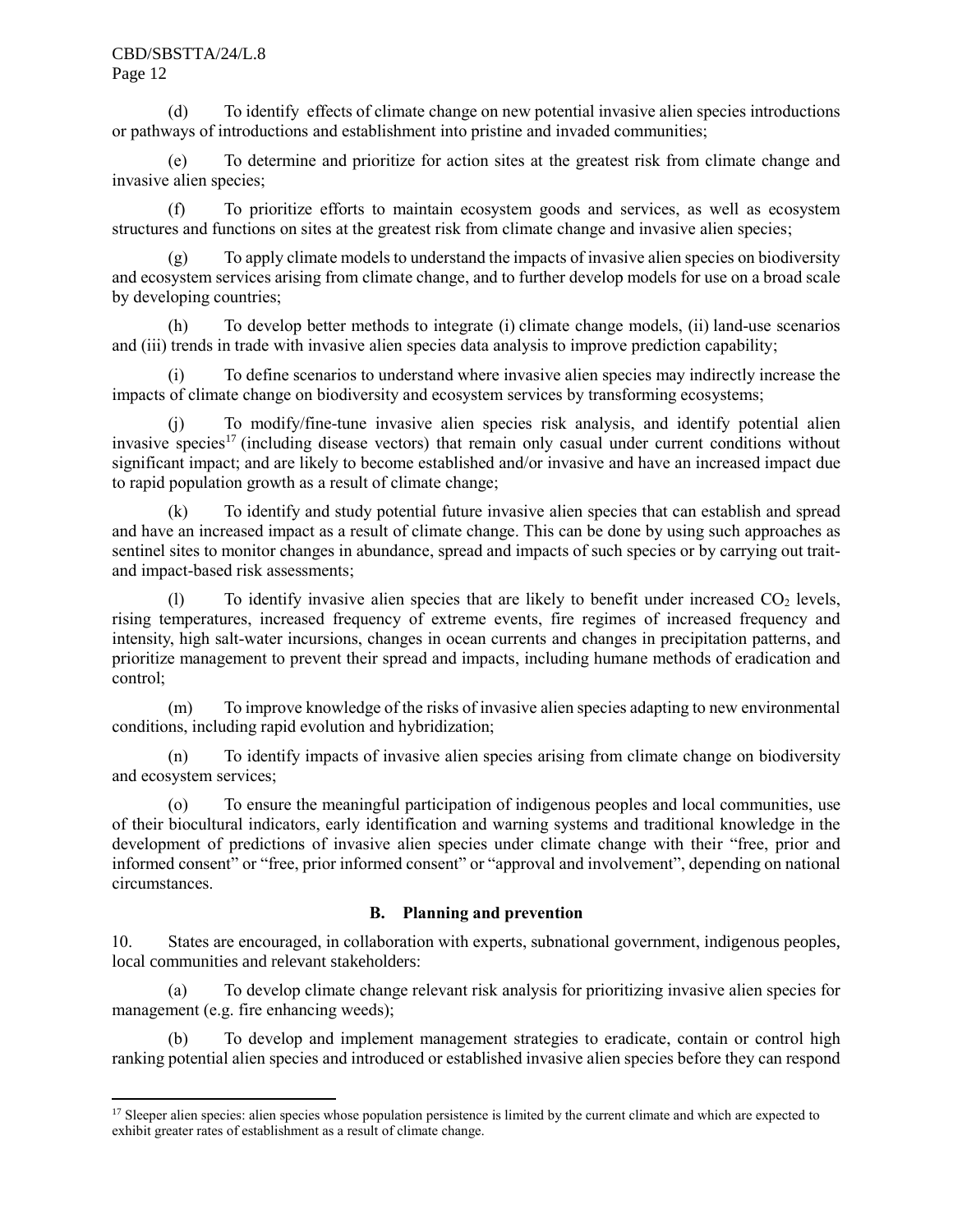to climate change. Those strategies should be object of an appropriate risk analysis, in order to avoid unnecessary biosafety concerns;

(c) To monitor the spread and impact of all established and potential alien species, particularly in sites or regions where biodiversity and ecosystem services are likely to deteriorate rapidly under climate change. Best-practice approaches using, for example, remote sensing or sensor networks are suggested to be undertaken;

(d) To minimize the potential of biological invasions or develop spatial response planning for areas in which communities are threatened with a high risk of extreme weather events (e.g, relocate zoos, botanical gardens, exotic aquaculture facilities from extreme-event-prone areas);

(e) To adapt current pathway management with a view to reducing changes in risks arising from climate, including predicted associated changes in trade and movement of people;

(f) To engage all sectors, including agriculture and public health agencies and industries, in invasive alien species planning activities where climate change risks are cross-sectoral;

(g) To raise public awareness of changing invasive alien species threats arising from climate change and include the participation of the public and all relevant sectors in response planning;

(h) To collect best practices of indigenous peoples and local communities on the monitoring, controlling and mitigation of the impacts of invasive alien species caused by climate change;

(i) To engage with regional and local specialists when considering prevention, planning and mitigation measures.

# **C. Management**

11. It is suggested that States take the following actions:

(a) Apply adaptive management approaches to future prioritized management actions in the context of climate change and share the information with other Parties to improve outcomes;

(b) Take steps to increase the long-term functional resilience of threatened ecosystems and habitats to climate change, extreme weather events and natural disasters and associated invasive alien species incursions, particularly for islands and coastal systems, taking into account guidance in decision 14/5, paragraphs 3(h), 4(b) and its annex as well as decision  $X/33$ , paragraph 8(n);

(c) Undertake focused management actions, including containment, eradication when possible or control of invasive alien species in areas that could act as non-native sources for spread into identified vulnerable areas and/or native communities;

(d) Collate existing knowledge into international online databases to allow the interoperable collection and dissemination of data and knowledge on the effectiveness of actions to mitigate impacts of invasive alien species arising from climate change. An example of such a database is the Database of Island Invasive Species Eradications (DIISE); 18

(e) Develop and integrate invasive alien species management strategies into "threatened climate vulnerable species movement-assisted translocation actions" to avoid unintended consequences, taking into account decision  $X/33$ , paragraph  $8(e)$ ;

(f) Collect best practices of indigenous peoples and local communities on the monitoring, control and mitigation of the impacts of invasive alien species, diseases and shifting species distributions caused by climate change.

 $\overline{a}$ 

<sup>18</sup> [http://diise.islandconservation.org.](http://diise.islandconservation.org/)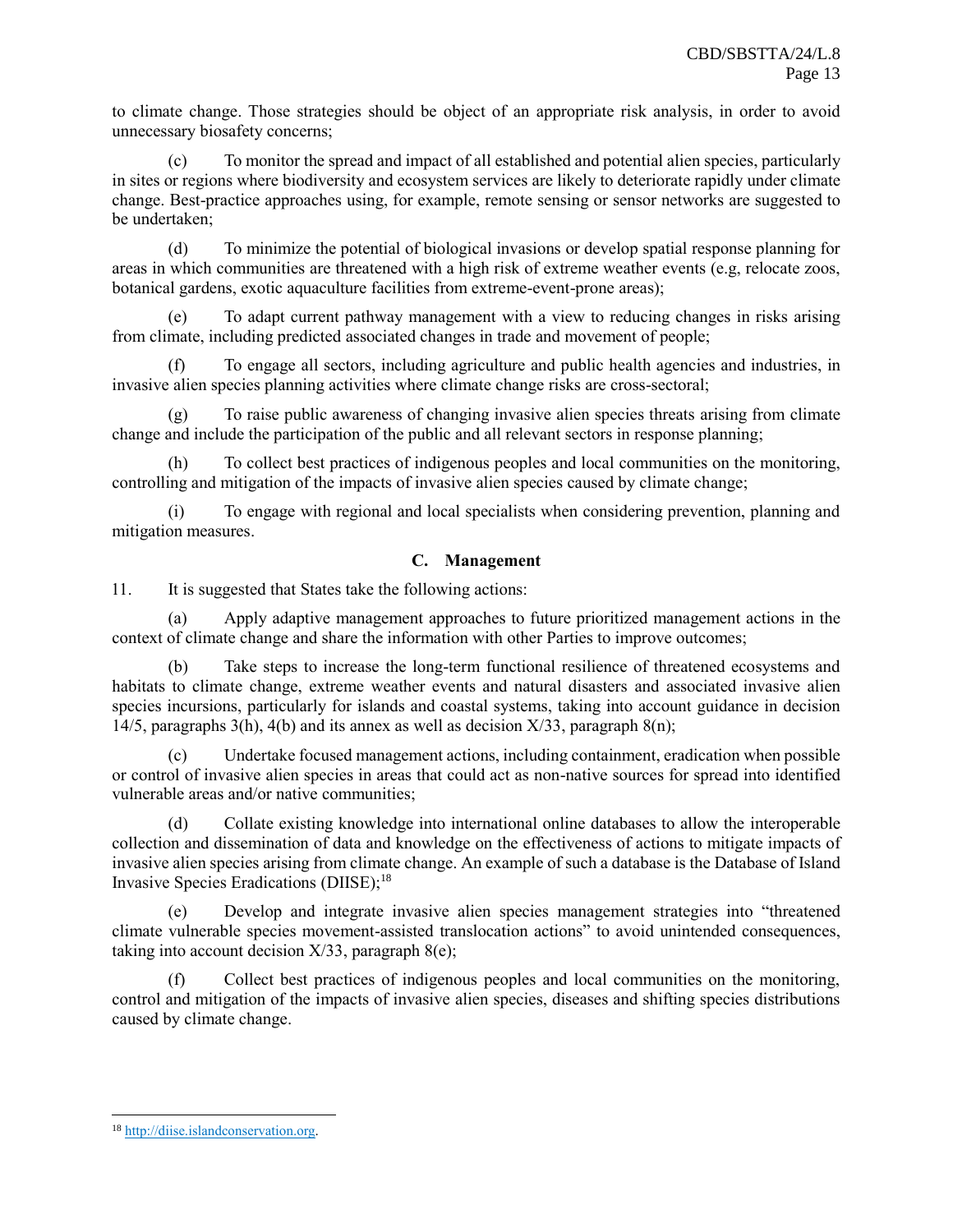#### **D. National and international cooperation**

12. States and relevant international organizations are strongly urged to integrate pathway and invasive alien species risk based multi-criteria prioritization approaches into all levels of planning to obtain multiple benefits and shared outcomes, including the following:

(a) National and international climate mitigation and adaptation strategies, environmental impact assessments, and response planning activities in accordance with decision  $X/33$ , paragraph  $8(p)$ ;

(b) Other relevant conventions (e.g. United Nations Framework Convention on Climate Change, Convention on the Conservation of Migratory Species of Wild Animals) and providing relevant United Nations implementing agencies with policy guidance;

(c) National and international commitments and actions under the Sustainable Development Goals;

(d) Market incentive programmes and other actions funded by multilateral agencies or forums, such as the Global Environment Facility, the Clean Development Mechanism and the Green Climate Fund.

13. It is suggested that relevant international organizations organize training for governmental and nongovernmental development assistance agencies and operatives engaged in disaster relief, identify risks of introducing and spread of invasive alien species with their activities and undertake rapid response with appropriate measures, such as quarantine of equipment and goods, emergency response, eradication, containment and control.

#### *Annex IV*

# **DRAFT RISK ANALYSIS ON THE POTENTIAL CONSEQUENCES OF THE INTRODUCTION OF INVASIVE ALIEN SPECIES ON SOCIAL, ECONOMIC AND CULTURAL VALUES**

#### **(PROVISIONAL ADVICE PURSUANT TO DECISION 14/11, ANNEX II, PARAGRAPH 1 (D))**

1. It is suggested that guidelines be developed in order to more explicitly include social and cultural values when assessing the costs, benefits and prioritization of management. This could build on existing processes (for example, Socioeconomic Impact Classification of Alien Taxa (SEICAT)) and international best practices on engagement of indigenous peoples, local communities and relevant stakeholders in decision-making. New Zealand incorporates cultural knowledge, values and perspectives (mātauranga) in the management of invasive alien species. Māori are involved in the governance of invasive alien species management, especially when culturally and spiritually significant (taonga) species are at risk. This system is worthy of emulation. States should seek formal participation and ensure bidirectional data streams between data holders and generators through the national data portals (where applicable) to the global-level aggregators. Country membership status, capacity, resources and other aspects should be understood by all Parties. Open access to data and seamless integration of this data between data tools used by indigenous peoples, local communities and relevant stakeholders is an imperative for better management and monitoring of this threat. This will (a) increase data flows necessary for CBD level analysis and international decision-making and (b) open opportunities for national capacity-building and resourcing.

2. It is suggested that efforts be made to increase qualitative and quantitative knowledge and data on socioeconomic and cultural impacts of invasive alien species on communities and society, including indigenous peoples and local communities, and methods to use this knowledge when prioritizing invasive alien species for impact and management feasibility and likelihood of success. It will be important to define socioeconomic, cultural and community well-being criteria in order to collectively evaluate such impacts, for example how the impacts of invasive alien species on treasured, sacred, culturally and spiritually significant native species can be measured and impact thresholds understood and addressed.

3. Enhanced risk communication is essential to facilitate dialogue and understanding between and among indigenous peoples, local communities and relevant stakeholders, who may include the general public and indigenous peoples and local communities. Risk communication seeks to reconcile the views of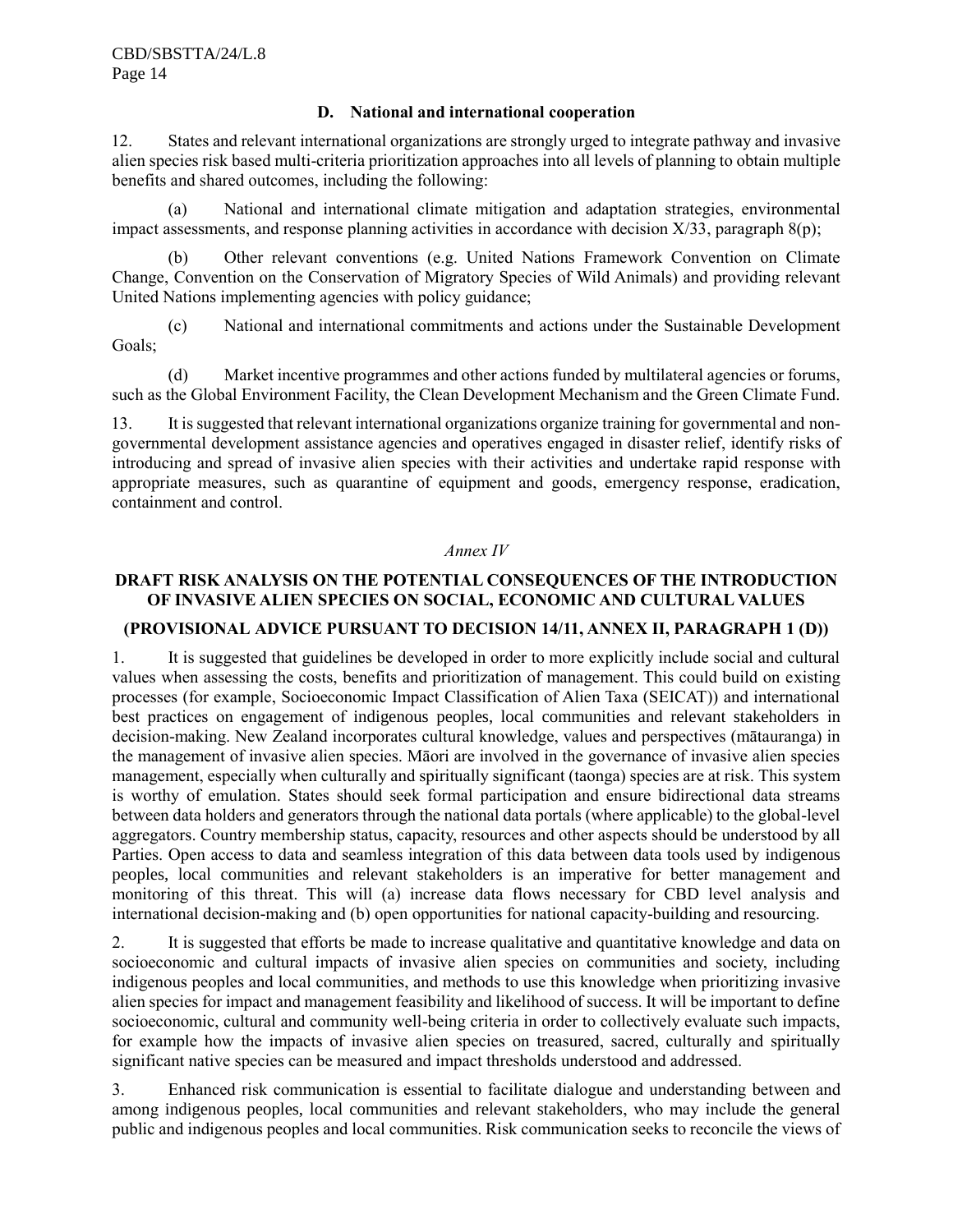all interested parties in order to achieve a common understanding of the risks posed by invasive alien species, develop credible risk management options and consistent regulations, and promote awareness of issues concerning invasive alien species.

4. There is a lack of well-documented semi-quantitative criteria for socioeconomic, cultural and community well-being on which not only to evaluate impacts, but also to evaluate the effectiveness of the applied risk management option.

5. Social impact assessment offers a structured process for identifying, evaluating and addressing social costs and benefits. It has potential value for enabling public participation in planning and as a key component of integrated assessments of management options.

#### *Annex V*

# **DRAFT USE OF EXISTING DATABASES ON INVASIVE ALIEN SPECIES AND THEIR IMPACTS, TO SUPPORT RISK COMMUNICATION**

# **(PROVISIONALADVICE PURSUANT TO DECISION 14/11, ANNEX II, PARAGRAPH 1 (E))**

1. This advice is aimed at assisting Parties, other Governments and organizations in developing and maintaining efficient, timely and up-to-date data and information for management of invasive alien species.

2. Enhanced risk communication is essential to facilitate dialogue and understanding between and among indigenous peoples, local communities and relevant stakeholders. Risk communication seeks to reconcile the views of all interested Parties in order to achieve a common understanding of the risks posed by invasive alien species, develop credible risk management options and consistent regulations, and promote awareness of issues concerning invasive alien species.

3. It is essential that regularly updated and curated data is maintained on invasive alien species distribution, impact and management action and relevant knowledge. Relevant publicly available data should be shared with the key global data aggregators to support processes under the Convention on Biological Diversity and other international and regional agreements.

4. It is essential that Parties, other Governments and organizations engage with key global aggregators and data providers (e.g. Global Biodiversity Information Facility (GBIF), Global Registry of Introduced and Invasive Species (GRIIS)) and ensure bidirectional data streams between data holders and generators through the national data portals (where applicable) to the global-level aggregators. Open access to data, seamless integration of this data between data tools and availability of the data to indigenous peoples, local communities and relevant stakeholders are imperative for better management and monitoring of invasive alien species. National or central coordination of data streams is essential for timely, comprehensive and fair availability of the occurrence data on invasive alien species from multiple sources. This will (a) increase data flows necessary for global and regional analysis and decision-making and (b) open opportunities for national capacity-building and resourcing.

5. It is important to facilitate data sharing and, where appropriate, use common international data standards, standard terminology in national, regional, local and thematic databases, even if languages differ between data portals.

6. It is also important to obtain free, prior and informed consent from indigenous peoples and local communities when using their traditional knowledge.

7. Real-time data sharing is recommended, to allow access to up-to-date information to enable early detection and rapid response.

8. There is a great need for States, organizations and the scientific community to identify gaps in knowledge and information on alien species in existing databases and strive to improve knowledge and data, especially for organism groups on which knowledge is especially poor, such as alien marine species, invertebrates, microorganisms and fungi. Increased interaction between data generators, data providers and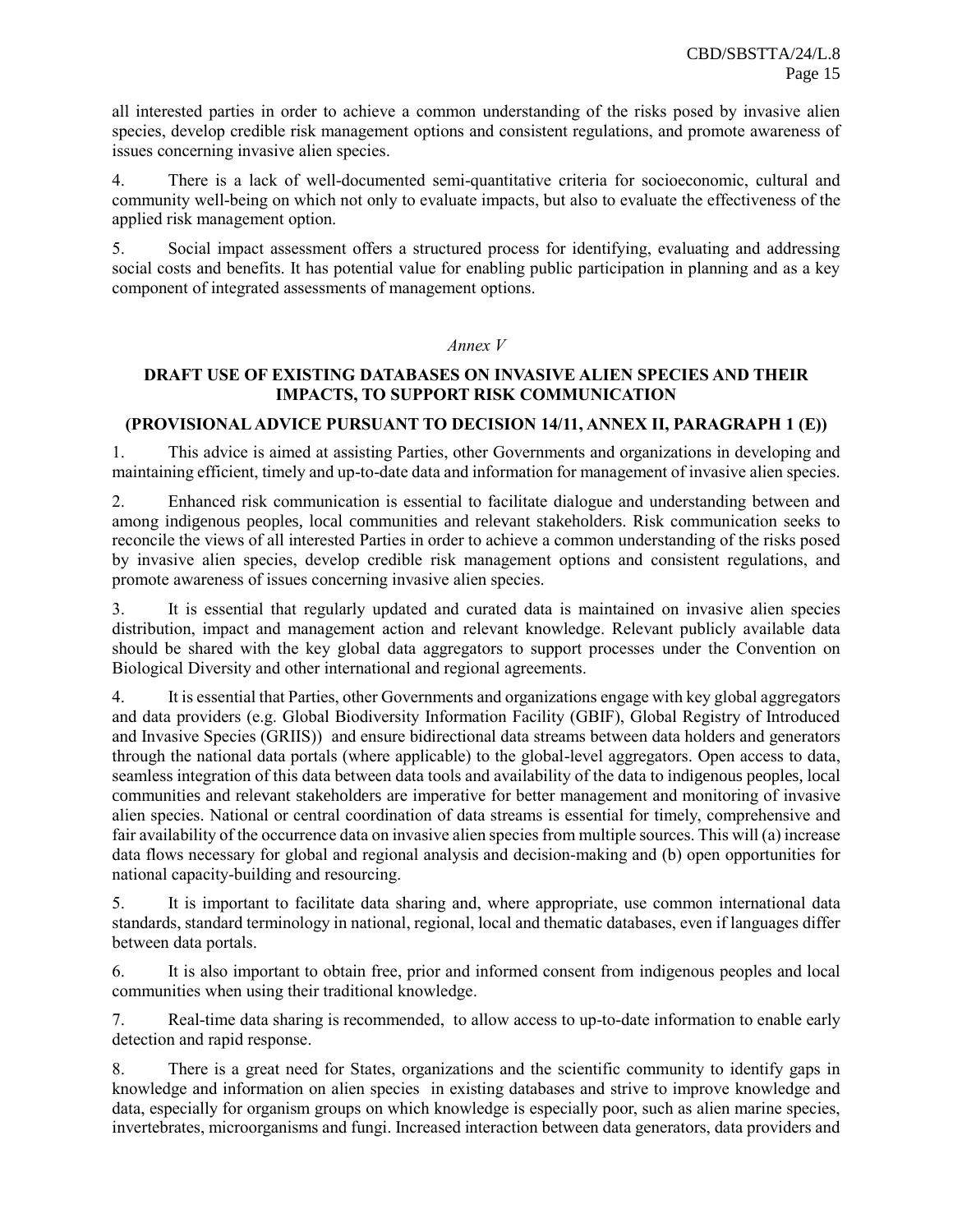experts may provide improvements in the quality of data. Collaboration between experts in collating existing databases using existing standards could also contribute to filling these information gaps. Errors in current databases should be identified and corrected in existing databases.

9. Existing global invasive alien species data providers, such as the IUCN-Invasive Species Specialist Group (IUCN-ISSG), the Global Biodiversity Information Facility (GBIF) and CABI, could be invited to provide a global platform for sharing information, experiences and analysis of the results of management activities for invasive alien species, best practices in policy and regulatory mechanisms and codes of conduct to address activities that lead to the introduction and spread of alien and invasive species, aquariums and local productive activities.

10. IUCN-ISSG and partners could be invited to index, collate and archive the development of policy response indicators within the Biodiversity Indicators Framework (BIP) and Sustainable Development Goal indicator 15.8.1.

11. States, organizations and experts are invited to continue supporting the ongoing development of the Global Registry of Introduced and Invasive Species (GRIIS) and other expert networks focused on collation and curation of new and existing data.

12. GBIF could be invited to include distribution data on invasive alien species in their global biodiversity databases.

13. States, sectoral authorities, international, regional and local organizations and relevant stakeholders could be invited to contribute to and use the CABI Invasive Species Compendium, which is an encyclopedic resource of scientific information on invasive alien species to help inform decision-making.

14. States, sectoral authorities, international, regional and local organizations, experts and relevant stakeholders are invited to use and further develop, as needed, impact assessment frameworks (e,g, EICAT and SEICAT) to develop science-based policies and prioritization of invasive alien species management actions. 19

# *Annex VI*

# **Draft additional advice and technical guidance on invasive alien species management**

# **A. Advice on the use of sanitary and phytosanitary measures**

1. The application of sanitary and phytosanitary (SPS) measures to regulate import/export of alien organisms at the national level requires close collaboration between national authorities and other relevant ministries and departments. Some countries closely coordinate their activities on import requirements for alien organisms among relevant ministries and agencies, including national plant protection organizations and the veterinary authorities (e.g., coordination in Australia between the Department of Agriculture and the Department of Environment and Energy).

2. Environmental authorities, national plant protection organizations and veterinary authorities should be advised to establish strong partnerships with national, regional and local governments in connection with mandates for alien species management. This will help prevent the introduction of invasive alien species and support early detection, rapid response and effective management. Such partnerships could include collaboration in setting national and regional priorities, completing risk assessments, carrying out surveillance, developing response plans, sharing information and exchanging expertise.

3. A large number of the international standards that are recognized by the World Trade Organization (WTO) Agreement on the Application of Sanitary and Phytosanitary Measures (SPS Agreement) are relevant for protecting biodiversity. These SPS measures should be applied more widely, not only in the context of agriculture, but also to protect the health of wild fauna and flora.

 $\overline{a}$ 

<sup>&</sup>lt;sup>19</sup> For more information on using these tools, see CBD/AHTEG/IAS/2019/1/2, pp 31-35.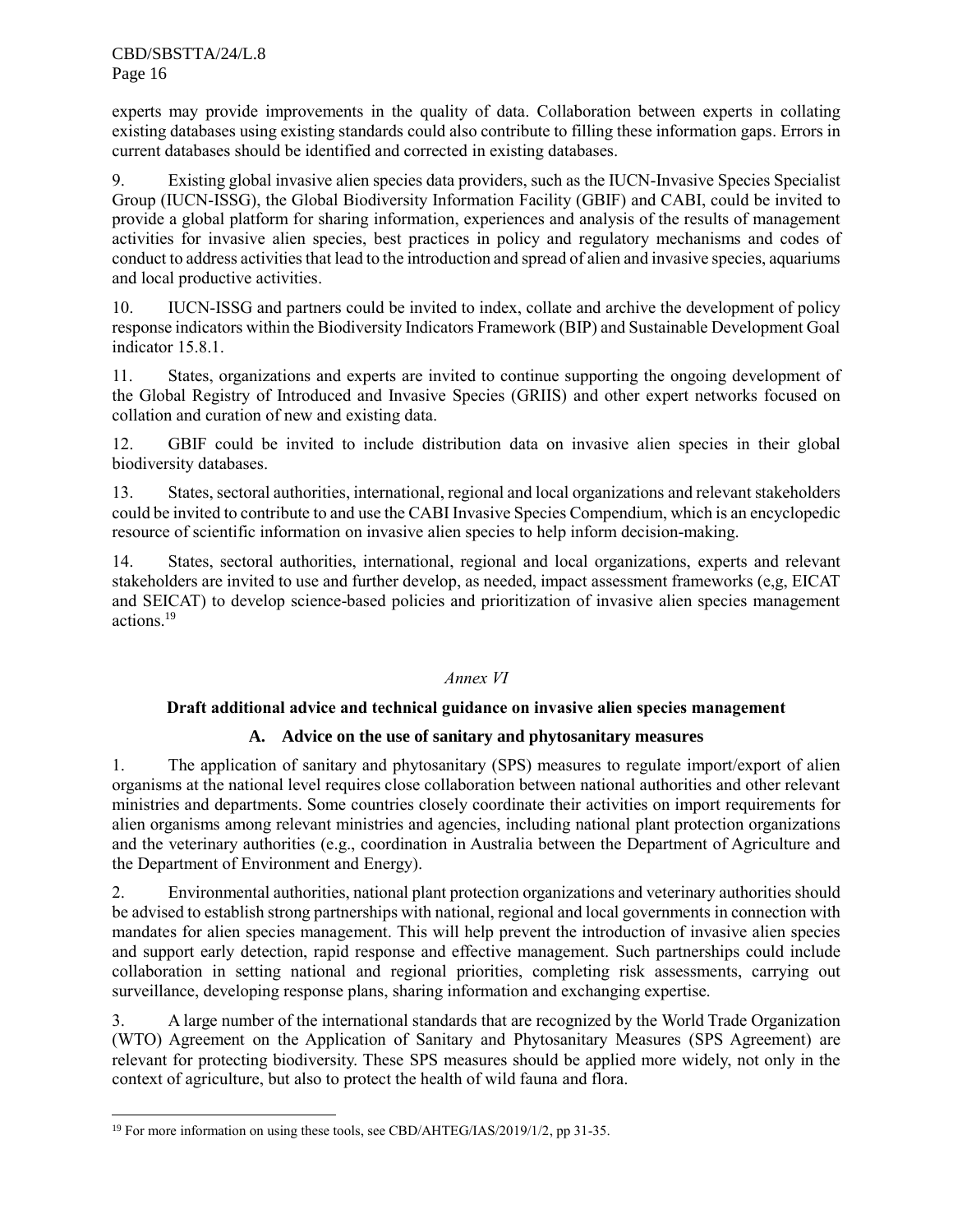4. A number of guides, manuals and training materials have been developed under the International Plant Protection Convention (IPPC) to build capacity and support the implementation of international standards. These materials should be used to raise awareness and build capacity among partner organizations to address the issue of invasive alien species.

5. There is a need for capacity-building among developing countries, for implementing existing IPPC and the World Organization for Animal Health (OIE) international guidelines and standards and for developing national regulatory frameworks to address the risks associated with invasive alien species.

6. Regional cooperation and partnerships should be further developed to support the achievement of Aichi Biodiversity Target 9 and beyond, through regular coordination and communication, identification of common priorities and alignment of efforts on a regional basis. This could be supported through IPPC by using the model of regional plant protection organizations to foster cooperation on invasive alien species.

7. A key gap that needs additional attention and guidance is pathogens affecting wildlife and invasive alien species that may be a vector or host of pathogens or parasites and other organisms that do not meet the IPPC definition of quarantine pests, the pathogens causing diseases listed under OIE and other organisms (e.g. invasive ants) that are not covered by IPPC or OIE.

8. As countries adopt different approaches in regulating invasive alien species (e.g., lists of restricted, prohibited and permitted species or hybrids), guidelines could be developed on how such approaches can be implemented in compliance with the SPS Agreement, with a view to facilitating the development of better regulation and ensure transparency.

# **B. Advice on management-specific pathways**

# *1. Inter-basin water transfer and navigational canals*

9. The ratification and application of relevant international maritime agreements (e.g. the International Convention for the Control and Management of Ships' Ballast Water and Sediments (BWM Convention), mentioned in paragraph 25 of decision VIII/27, and the Guidelines for the control and management of biofouling mentioned in paragraphs 29 and 30 of decision VIII/27) should be promoted in order to diminish the spread of invasive alien species through new shipping routes opening up as a result of climate change.

10. Regional cooperation among States should be enhanced on planning, monitoring and data exchange on invasive alien species specifically related to inter-basin water channels to establish early warning and rapid response systems as well as researching and employing methodologies to reduce new invasions through these channels.

11. Measures to prevent the introduction and spread of invasive alien species in the procedures for planning, development and management of the inland waterway infrastructure should be promoted, as appropriate. Relevant organizations, indigenous peoples and local communities, women and youth and other stakeholders, including local fishers and other groups that are dependent on the waterways (e.g., boaters, recreational boat users, outfitters), should be consulted and engaged when planning and designing such measures

# *2. International aid programmes*

12. Developing countries need capacity-building, resource mobilization and information sharing for assessing and managing the invasive alien species risks associated with international aid programmes.

13. Aid agencies should ensure that any initiatives/projects/programmes/agreements avoid the introduction of invasive alien species into the area.

# *Emergency relief, aid and response*

14. Environmental authorities should consult the relevant enforcement agencies to comply with the SPS Agreement or the country's quarantine regulation to prevent risk of biological invasions associated with emergency relief, aid and response.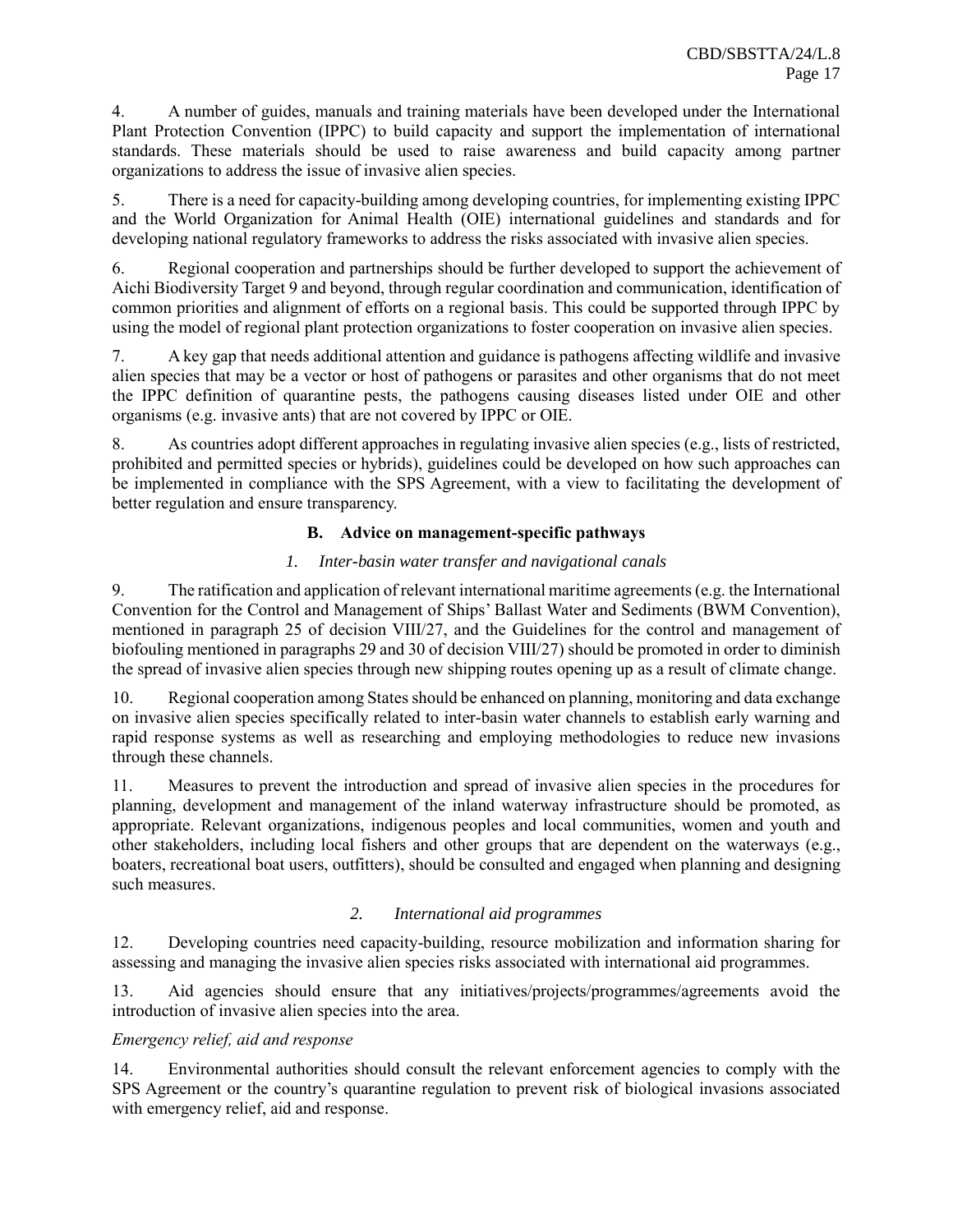$\overline{a}$ 

15. Documenting any case of invasive alien species in aid-recipient countries should be initiated across broad sectors.

16. The risk of invasive alien species should be incorporated into emergency response strategies.

17. The responsibilities of aid-providers and aid-recipients should be identified to avoid any invasive alien species introduction through contaminants in aid transports and transfers.

# *3. Air transport*

18. Relevant organizations should engage indigenous peoples, local communities and relevant stakeholders at all levels to develop standards to prevent hitchhiker or stowaway species arriving by air.

19. Relevant organizations, including IPPC, OIE, ICAO, WCO and IATA, should collaborate to develop harmonized operating standards related to air cargo, with input from indigenous peoples, local communities and relevant stakeholders.

20. States should avoid the introduction and spread of invasive alien species through the transport of living organisms, in accordance with the guidance annexed to decisions XII/16 and 14/11.

# *4. Tourism*

21. Parties, in collaboration with travel operators and non-governmental organizations, should develop awareness programmes and campaigns to educate tourists, tourism agencies, local communities and policymakers on the risk and management of invasive alien species, and strategies and techniques to minimize risks.

22. Minimizing the impact of touristic activity to prevent the introduction and spread of invasive alien species should be prioritized, taking into account vulnerable ecosystems, such as in protected areas, and island ecosystems.

23. The Secretariat should collaborate with the World Tourism Organization to consider joint efforts in addressing tourism as a major possibility for introducing invasive alien species and the management thereof.

# *5. Sea containers and cargos*

24. Parties and other Governments should be aware that sea containers may carry invasive alien species with any cargoes, including industrial products, not only cargoes containing living organisms.

25. Relevant organizations should engage indigenous peoples, local communities and relevant stakeholders at all levels to develop guidelines to prevent invasions of hitchhiker or stowaway species through sea containers.

26. Relevant organizations, including IPPC, OIE, IMO and WCO, should further collaborate to develop harmonized operational standards to address the pathways of biological invasion (contaminants and stowaway) via sea containers, in close cooperation with the relevant business sector and input from indigenous peoples, local communities and relevant stakeholders, taking into account the appropriate treatment of sea containers prior to loading cargos.

27. The introduction and spread of invasive alien species through the transport of sea containers should be avoided, in accordance with the guidance annexed to decision XIII/13 and take appropriate actions to prevent the unintentional spread of invasive alien species via sea containers, taking into account paragraphs 10, 34, 35 and 36 of the guidance annexed to decision 14/11 and other relevant international guidance, for example, the IPPC Guidance from the International Plant Protection Convention's Sea Container Task Force. 20

28. Trade partners involved in operation of sea containers should act proactively to prevent unintentional introduction and spread of invasive alien species.

<sup>&</sup>lt;sup>20</sup> Reducing the spread of invasive pests by sea containers [\(http://www.fao.org/3/ca7670en/CA7670EN.pdf\)](http://www.fao.org/3/ca7670en/CA7670EN.pdf)